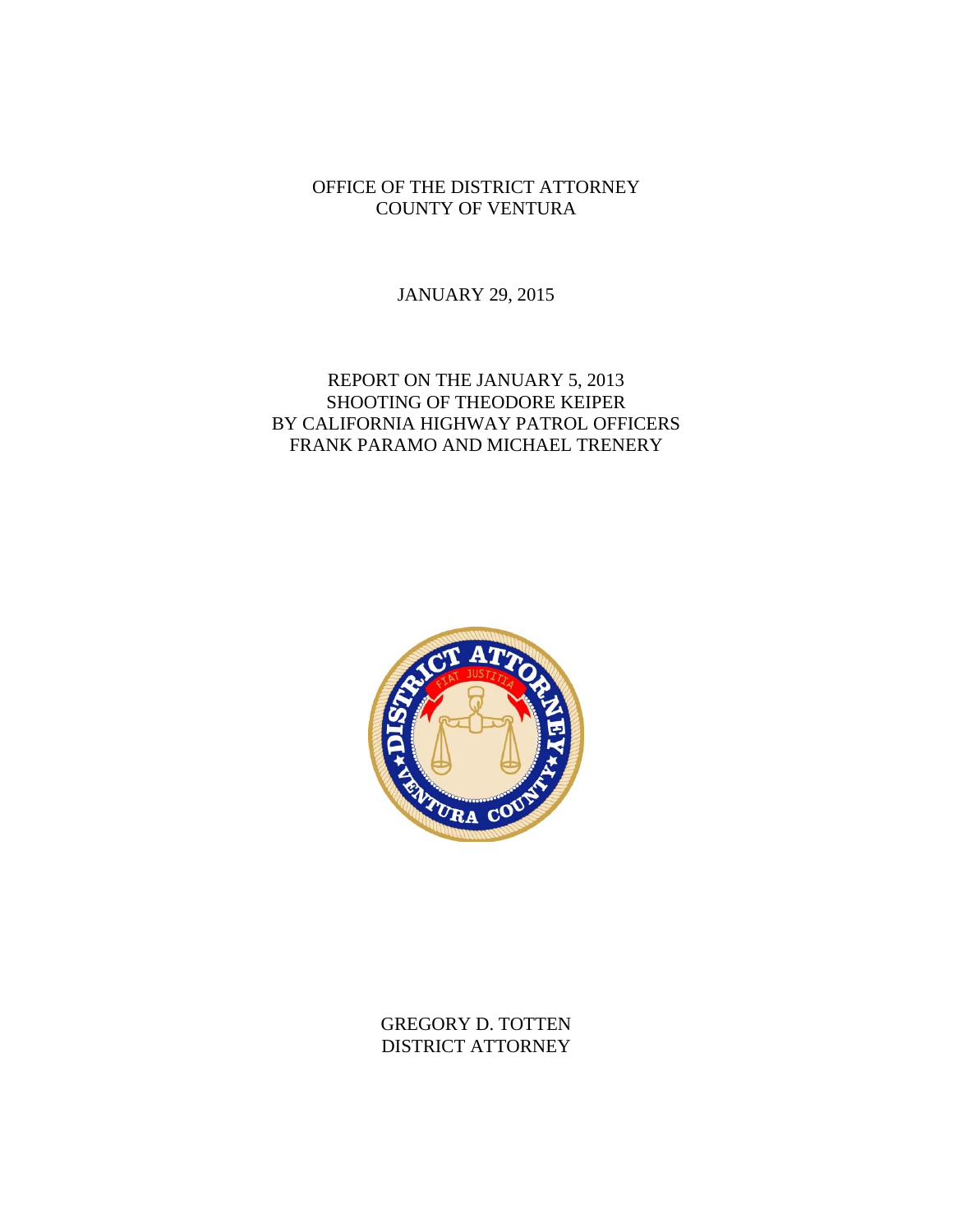# Contents

| I.            |                                                             |  |
|---------------|-------------------------------------------------------------|--|
| Π.            |                                                             |  |
| A.            | THEODORE KEIPER'S CRIMINAL AND SOCIAL HISTORY 3             |  |
| B.            |                                                             |  |
| $\mathcal{C}$ |                                                             |  |
| D.            |                                                             |  |
| Ε.            |                                                             |  |
| F.            |                                                             |  |
|               |                                                             |  |
|               | 2.                                                          |  |
|               |                                                             |  |
|               | $\mathbf{A}$                                                |  |
|               |                                                             |  |
|               | б.                                                          |  |
|               | 7.                                                          |  |
|               | 8.                                                          |  |
|               |                                                             |  |
|               |                                                             |  |
|               |                                                             |  |
|               | 12. VENTURA CITY FIRE DEPARTMENT PARAMEDIC CHRIS PIRONTI 20 |  |
|               |                                                             |  |
|               |                                                             |  |
|               |                                                             |  |
| III.          |                                                             |  |
| A.            |                                                             |  |
|               |                                                             |  |
|               | 2.                                                          |  |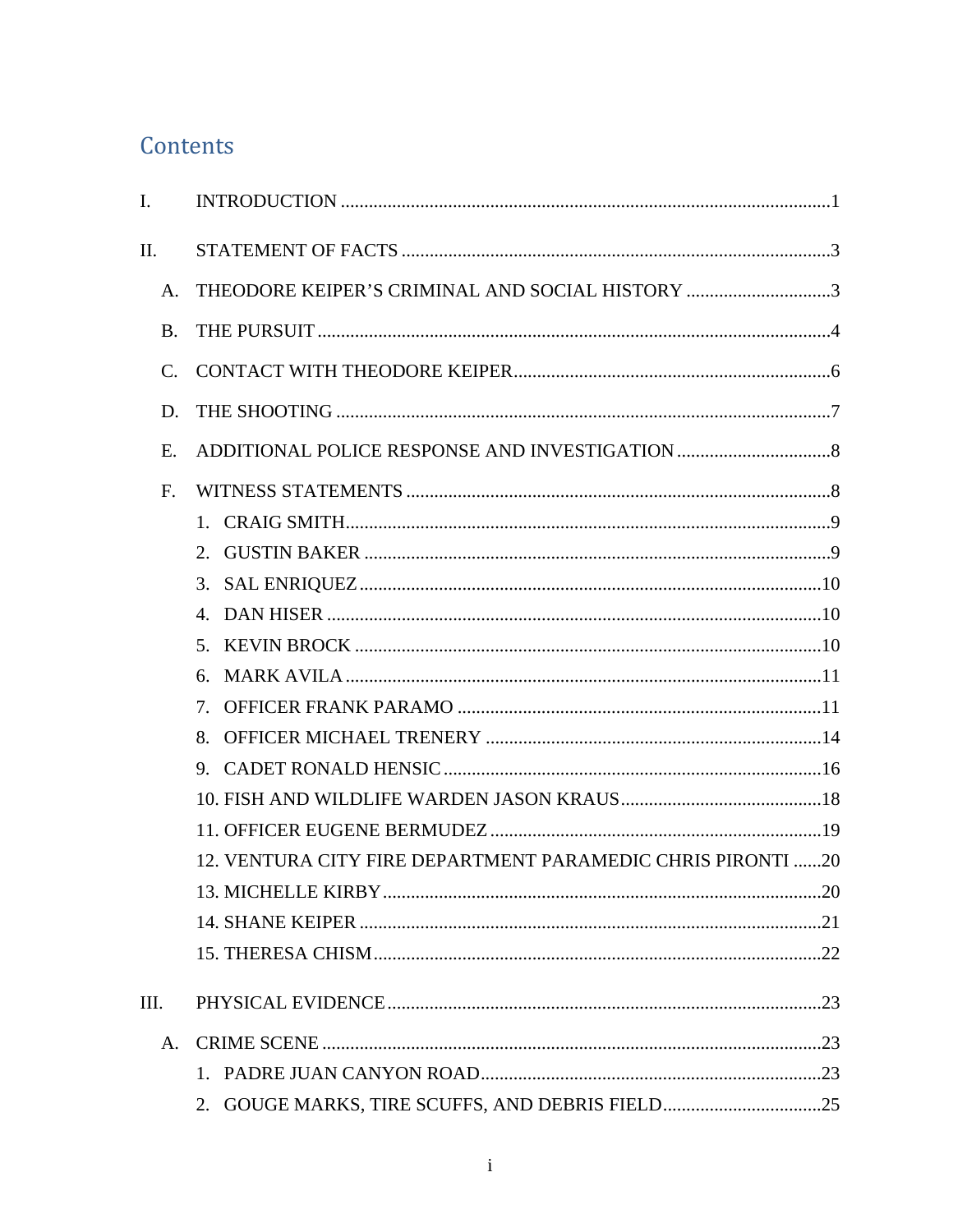| $\mathbf{B}$ |  |
|--------------|--|
|              |  |
|              |  |
|              |  |
| <b>B.</b>    |  |
| V.           |  |
|              |  |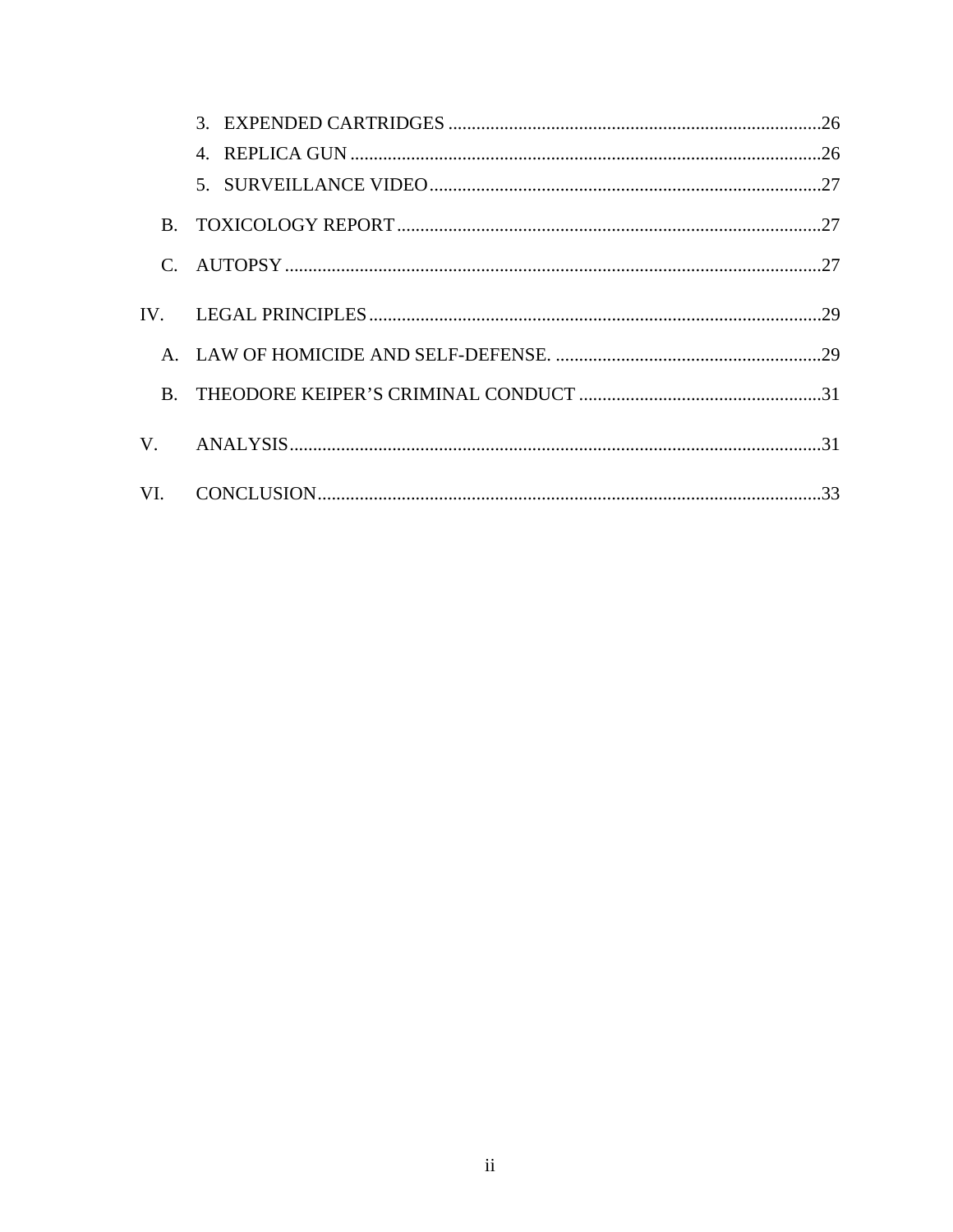### I. INTRODUCTION

<u>.</u>

On January 5, 2013, at 2:15 p.m., California Highway Patrol (CHP) Officer Frank Paramo was on patrol in Ventura County with CHP Cadet Ronald Hensic. While traveling southbound on Old Pacific Coast Highway in the Solimar Beach area, Officer Paramo attempted to stop a motorcyclist, later identified as Theodore Keiper, who was traveling 92 miles per hour in a 45 mile per hour zone. Keiper failed to yield and continued at a high rate of speed, heading up Padre Juan Canyon Road and swerving through a construction zone and onto a privately-maintained oilfield access road running north/south, above Highway 101. The officers temporarily lost sight of Keiper, but almost immediately discovered that he had run off the road, coming to rest in heavy brush, approximately 35 feet down a ravine.

Officer Paramo was not sure if the suspect was waiting to ambush them. Following protocol,<sup>1</sup> Officer Paramo and Cadet Hensic approached with firearms drawn and observed Keiper down the embankment, still wearing his helmet, standing by the damaged motorcycle. Keiper had blood on his hands, but did not otherwise appear to be seriously injured. Due to the nature of the crash, emergency personnel were contacted and paramedics were dispatched to the scene.

Within moments, CHP Officer Michael Trenery arrived on scene. Officer Trenery and Cadet Hensic then descended the embankment to evaluate Keiper, render aid, and handcuff him so that he could be treated by paramedics.<sup>2</sup> California Fish and Wildlife Warden Jason Kraus also arrived on scene and joined Officer Paramo, covering Keiper with his firearm.

<sup>&</sup>lt;sup>1</sup> After a high speed pursuit, it is standard protocol for officers to use "felony stop" procedures for officer safety reasons. These procedures include, but are not limited to, officers drawing their weapons and ordering a suspect to the ground for detention.

<sup>&</sup>lt;sup>2</sup> After a pursuit, it is standard practice to restrain a suspect before paramedics will treat the subject.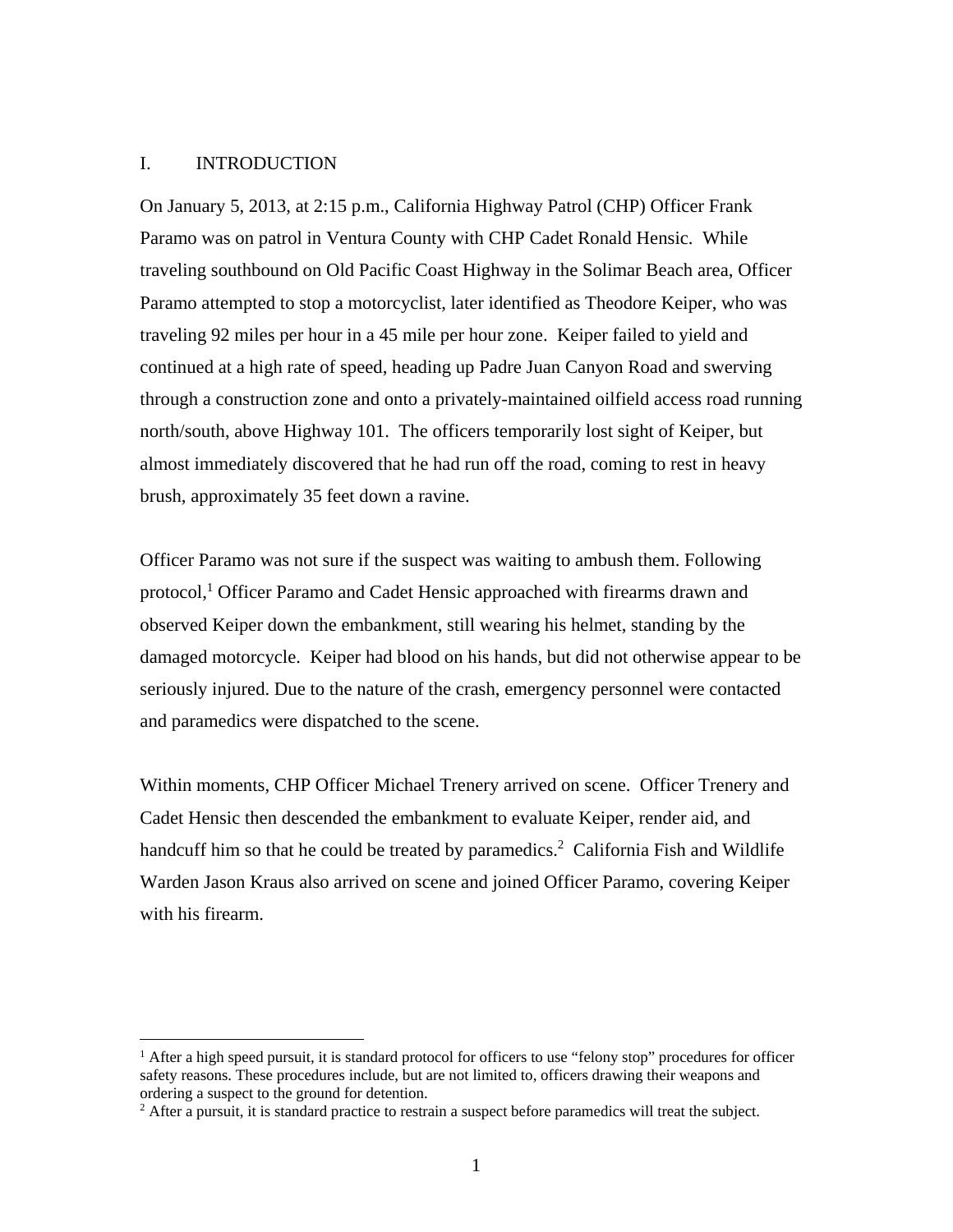As Officer Trenery and Cadet Hensic descended the embankment, Keiper refused to keep his hands in the air and refused to get on the ground as instructed. Keiper initially was not compliant with instructions to remove his helmet, but eventually did so. When Officer Trenery was within 10 feet of Keiper, Keiper turned away from Officer Trenery. As he turned back towards the officer, he stated, "Fuck you, I'm going to shoot you!" Keiper then reached across his body placing his right hand into his vest, near the waistband area, and again stated, "I'm going to kill you motherfucker."<sup>3</sup>

From the top of the canyon, Officer Paramo fired five shots from his service weapon striking Keiper three times in the upper chest and neck area.<sup>4</sup> Officer Trenery fired one shot, striking Keiper in the abdomen. CHP Officer Eugene Bermudez responded within moments of the shooting and assisted in securing Keiper at the scene. Keiper was subsequently handcuffed and Officer Trenery and Officer Bermudez attempted to render medical aid. Paramedics pronounced Keiper dead at the scene at 2:42 p.m. At the time of Keiper's death, his blood alcohol level was .09 percent. The subsequent autopsy also revealed marijuana in his system. Officers located marijuana in his pocket. A replica gun was located in the debris field approximately five feet from where Keiper fell.

The District Attorney's Office has a 24-hour, on-call, officer-involved shooting team available to all Ventura County law enforcement agencies to assist in the investigation of officer-involved shootings. Once the District Attorney's Office was notified of the shooting, Senior Deputy District Attorney Christopher Harman and District Attorney Investigator Kimberly Michael responded to the shooting scene and consulted with investigating officers.

The Ventura County Sheriff's Office conducted an investigation into the shooting, which included interviewing witnesses, collecting physical evidence, and photographing the area of the shooting. On the afternoon of the incident, each officer provided a voluntary

<sup>&</sup>lt;sup>3</sup> Various descriptions were given of Keiper's statements, including "I'm going to shoot you motherfucker" and "I'm going to kill you motherfucker." In the brush near the motorcycle, officers recovered a toy pistol. 4 <sup>4</sup> The distance from Officer Paramo to Keiper was approximately 45 feet.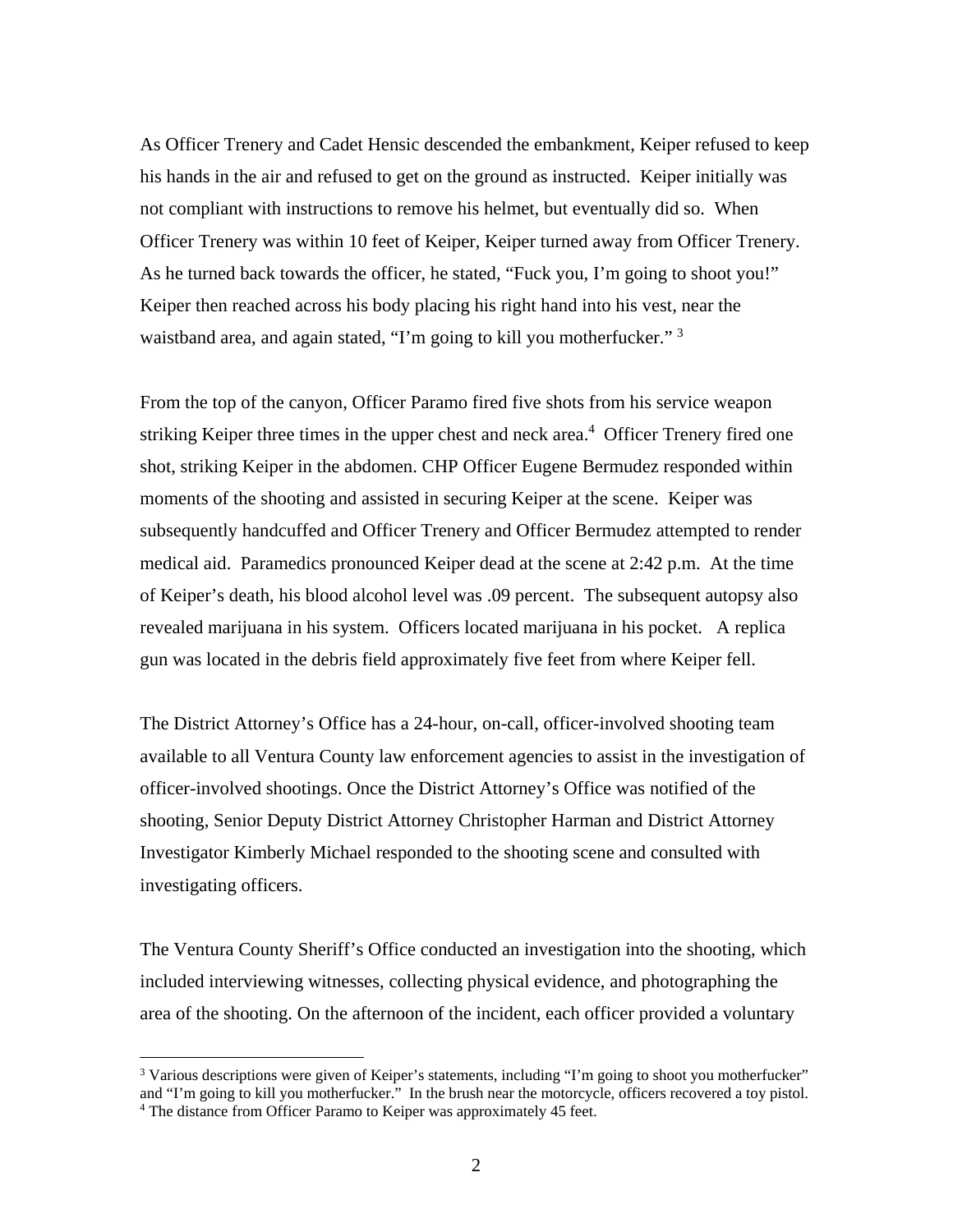statement describing the shooting in detail and participated in "walk throughs" of the scene with detectives.

The CHP Multidisciplinary Accident Investigation Team (MAIT) is commonly tasked to go to the scene of a collision where someone has died. MAIT responded to the scene of this incident and conducted an extensive investigation into the physical evidence at the scene, including mapping out dimensions and identifying the location of the physical evidence. They provided their report to the Sheriff's Office.

The investigative reports of the Ventura County Sheriff and CHP were then submitted to the District Attorney's Office for a determination as to whether the shooting of Theodore Keiper was justified, and if not, whether criminal charges should be filed. The scope of the District Attorney's review was limited to those issues.

The District Attorney's Office reviewed more than 540 pages of reports and documents submitted by the Ventura County Sheriff's Office and CHP which included interviews of police and civilian witnesses, diagrams, photographs, numerous recorded interviews, and recordings of radio transmissions. Senior Deputy District Attorney Linda S. Groberg prepared this report.

Based on the information available for review, the District Attorney's investigation, and the applicable legal authorities, it is the opinion of the District Attorney that the shooting of Theodore Keiper by CHP Officers Frank Paramo and Michael Trenery was justified and was not a criminal act.

## II. STATEMENT OF FACTS

A. THEODORE KEIPER'S CRIMINAL AND SOCIAL HISTORY Theodore "Ted" Keiper was born December 27, 1954, and was a lifelong resident of Casitas Springs, California. His California driver's license was suspended, and had been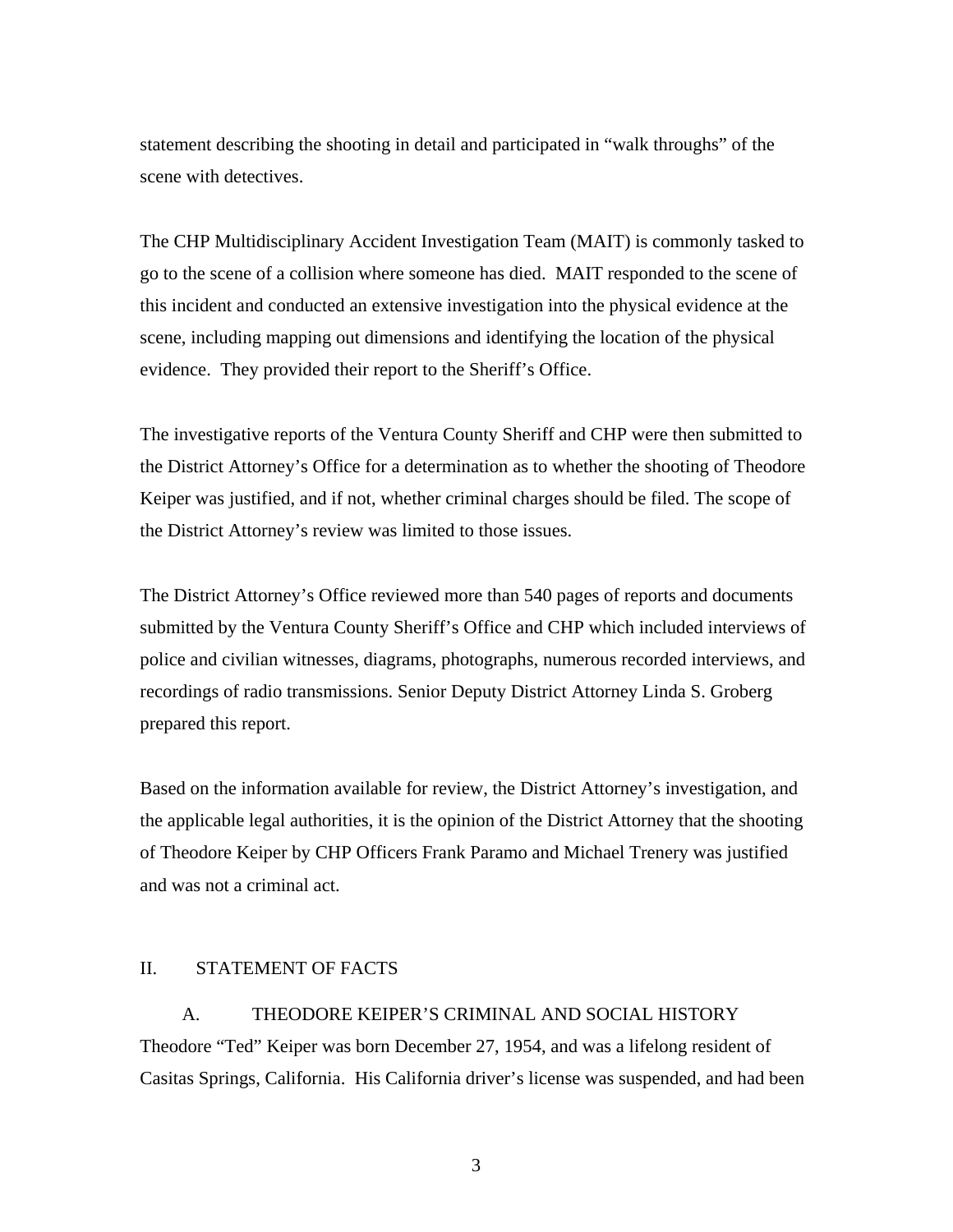suspended three times in 2012 for refusing a chemical test, failing to appear, and driving under the influence of alcohol. At the time of the shooting, Keiper was still on probation with terms including "obey all laws" and "do not operate a motor vehicle with any intoxicant in your body."5

Keiper's criminal history includes arrests for petty theft, burglary, felony hit and run, possession of marijuana for sale, inflicting corporal injury to spouse/cohabitant, terrorist threats, witness intimidation, and brandishing a firearm.<sup>6</sup> He was convicted of driving under the influence of alcohol three times between 1996 and 2012, including enhancements for inflicting injury and hit and run.

According to close friends of Keiper, he was experiencing financial difficulties, including the possible foreclosure of his home, and had been despondent. Keiper had talked to his girlfriend, Michelle Kirby, about "just going off a cliff on his bike" and had made statements to a longtime friend, Theresa Chism, suggesting that he was suicidal. According to Chism, Keiper stated that he "was afraid he wouldn't shoot himself right or something, and he was going to let a cop pull the trigger."  $7$ 

### B. THE PURSUIT

On January 5, 2013, at 2:19 p.m.,<sup>8</sup> 16-year veteran CHP Officer Frank Paramo was showing Cadet Ronald Hensic different CHP beats in Ventura County, including the area of Old Pacific Coast Highway near Solimar Beach.<sup>9</sup>

<sup>&</sup>lt;sup>5</sup> Probation terms imposed July 5, 2012, in Ventura County Superior Court case number 2011042869 following conviction for Vehicle Code section 23152(a), driving under the influence of alcohol and admitting a special allegation pursuant to Vehicle Code section 23578 of having a blood alcohol level greater than .15.

<sup>6</sup> See footnote 24, at page 19, infra.

<sup>&</sup>lt;sup>7</sup> Commonly referred to as "suicide by cop." See statement of Theresa Chism at page 19, infra.<br><sup>8</sup> Dates and times are taken from CHP and VSO dispatch records. The reports noted a discrepar

<sup>&</sup>lt;sup>8</sup> Dates and times are taken from CHP and VSO dispatch records. The reports noted a discrepancy of five minutes between times on the CHP voice print audio and the VisiCAD system. The times used are reflected by VisiCAD, with voice print running approximately five minutes ahead.

<sup>&</sup>lt;sup>9</sup> Cadet Hensic was enrolled in the police academy and assigned to the Ventura CHP office upon graduation. The ride-along was a mandatory portion of his training.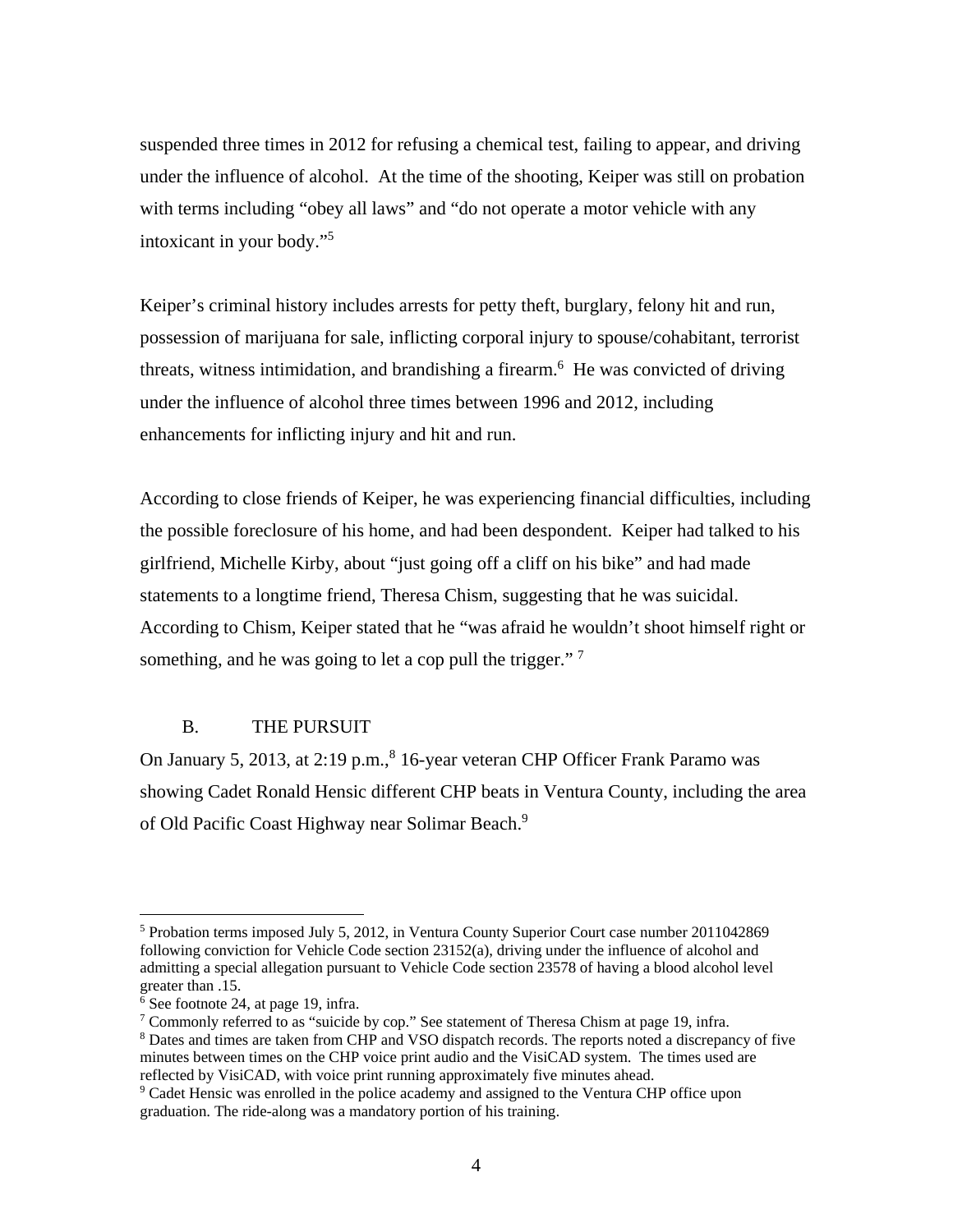As they were heading back to the station, Officer Paramo noticed a motorcyclist approaching from the south at a high rate of speed. Using radar, Officer Paramo determined the speed was to be 92 miles per hour in a 45 mile-per-hour zone.

At 2:19 p.m., Officer Paramo notified dispatch that he was in pursuit of the speeding motorcycle utilizing lights and siren. Local video surveillance later obtained from a residence in the area shows the motorcycle traveling at a high rate of speed, followed a short distance later by the patrol car. Numerous bicyclists and pedestrians were also captured in the surveillance video as the area of Solimar Beach is well traveled, especially on weekends. Although lights and sirens were activated, Keiper failed to  $yield.<sup>10</sup>$ 

He continued at a high rate of speed to Hobson Road. As he crossed the railroad tracks onto Hobson Road, Keiper nearly lost control of the motorcycle. He continued at a high rate of speed to Padre Juan Canyon Road where he passed through an active construction zone, then headed northbound up the canyon.

As the patrol car followed Keiper up Padre Juan Canyon Road, Keiper was no longer in sight. Shortly after losing sight of him, officers observed a dust cloud behind them, consistent with an off-road collision. Officer Paramo turned around and stopped at the side of the road. As he exited the car, Officer Paramo instructed Cadet Hensic to remove the shotgun from the patrol vehicle and cover him with it. $^{11}$ 

<sup>10</sup> Although the CHP vehicle was equipped with a video camera recording system, Officer Paramo noted that it was not working properly that day and he deactivated it prior to contact with Keiper. Officer<br>Trenery also noted that his unit MVRS (camera system) was not working properly on the day in question.  $11$  Officer Paramo was not sure what to expect, or whether Keiper was waiting in the brush to ambush them.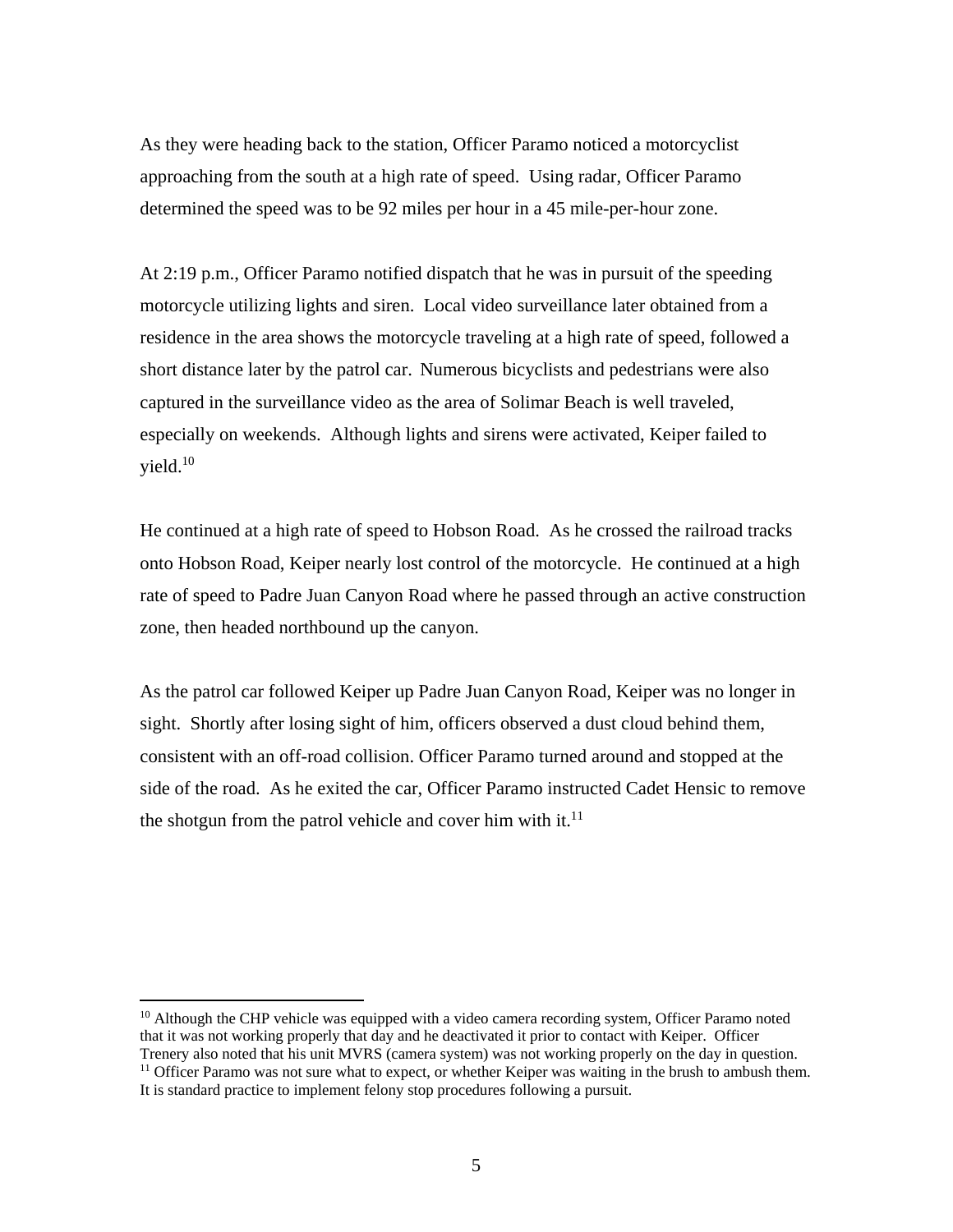## C. CONTACT WITH THEODORE KEIPER

At 2:20 p.m., Officer Paramo advised dispatch that the subject "drove off the cliff" at Padre Juan Canyon Road north of 101 and was 20 feet down the embankment. He requested an ambulance "Code 3."<sup>12</sup>

As Officer Paramo and Cadet Hensic stood at the top of the ravine, they observed Keiper in the heavy brush standing next to his damaged motorcycle. Officer Paramo ordered Keiper to stop moving around and to show them his hands; but Keiper was slow in following orders. When asked why he did not yield, Keiper commented, "I was fucking stupid."

At 2:22 p.m., while waiting for backup and emergency medical response, Officer Paramo transmitted that Keiper appeared to have minor injuries and he was "complying with orders."

At 2:26 p.m., Officer Paramo reported that the subject vehicle was 50 feet over the embankment, and that although the suspect was not yet in custody, they could discontinue broadcasting the emergency tone.<sup>13</sup>

At 2:28 p.m., 11-year veteran Officer Trenery arrived on scene and drew his firearm. Cadet Hensic was relieved of the shotgun. Officers Trenery and Paramo continued to cover Keiper and ordered him to stand still. Keiper continued to move about, until he eventually stood still for an extended time.

At this point, Officer Trenery climbed down the hill to handcuff Keiper. Cadet Hensic was directed to assist Officer Trenery, and unarmed, he descended the hill behind Officer Trenery.

<sup>&</sup>lt;sup>12</sup> Code 3 refers to an emergency response "with lights and siren."

<sup>&</sup>lt;sup>13</sup> During an emergency response, in order to minimize non-emergency radio traffic, dispatch will broadcast a continuous emergency tone, notifying other officers that there is an emergency in progress.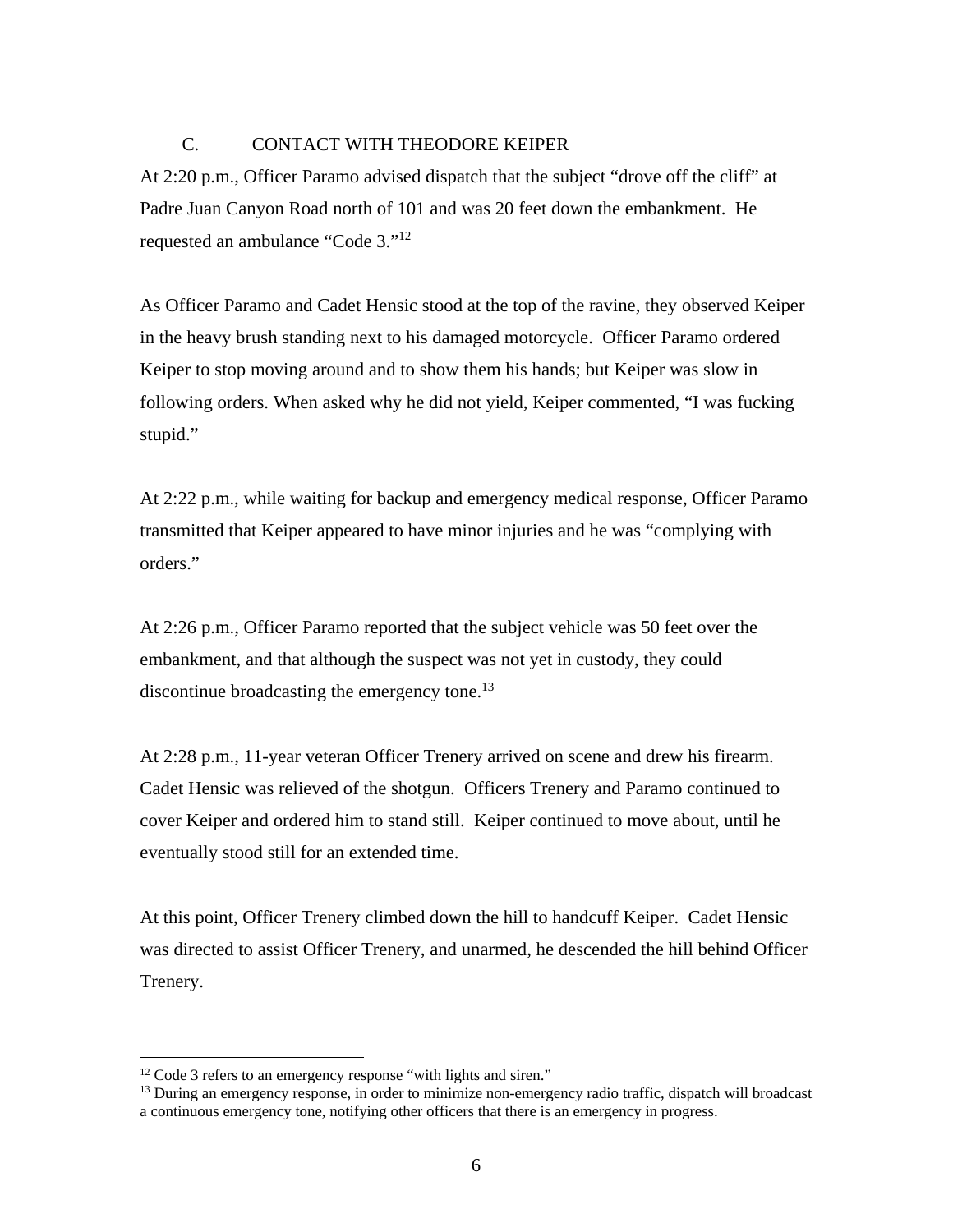A series of radio transmissions between 2:15 p.m. and 2:24 p.m. involve coordinating emergency response and confirming the location for fire and paramedics.

### D. THE SHOOTING

At 2:29 p.m., California Department of Fish and Wildlife Warden Jason Kraus<sup>14</sup> reported that he was at the scene and was assisting the other three officers by covering the suspect with his rifle from the top of the embankment.

As Officer Trenery and Cadet Hensic descended into the ravine to contact Keiper, it appeared that he could hear and understand their commands, but either could not or would not comply. Keiper was breathing very hard and "huffing and puffing" which Officer Trenery indicated was consistent with the behavior of "dusters" or PCP users he had seen on prior assignments in south Los Angeles. Officer Trenery was surprised that someone who had been in a crash like Keiper would be up and moving around and not asking for help. The first thing that came to Officer Trenery's mind was the possibility that Keiper was on angel dust, which would result in pain not affecting him.

Officer Trenery directed Keiper to get on the ground and take off his helmet. Keiper repeatedly shook his head side to side and refused to comply with the command.<sup>15</sup>

After a short period of time, Keiper finally removed his helmet and laid it on the ground; however, he remained standing. <sup>16</sup> Keiper turned away from Officer Trenery briefly, then turned back toward him and said, "Fuck you! I'm going to shoot you." Keiper then reached into the left side of his waistband (under his open vest) with his right hand, saying again, "I'm going to kill you, motherfucker!"<sup>17</sup> Officer Trenery yelled, "Stop! Don't do it!" As Keiper began to draw his hand out of the waistband, both Officer

<sup>&</sup>lt;sup>14</sup> On January 1, 2013, the California Department of Fish and Game was renamed the California Department of Fish and Wildlife.

<sup>&</sup>lt;sup>15</sup> Officer Trenery described Keiper's movements as waving or shaking his head as if saying no.

<sup>&</sup>lt;sup>16</sup> Officer Trenery estimated that he gave Keiper commands to remove his helmet and get onto the ground at least 15 times.

<sup>&</sup>lt;sup>17</sup> Cadet Hensic stated he heard Keiper say "I'm going to shoot you motherfucker."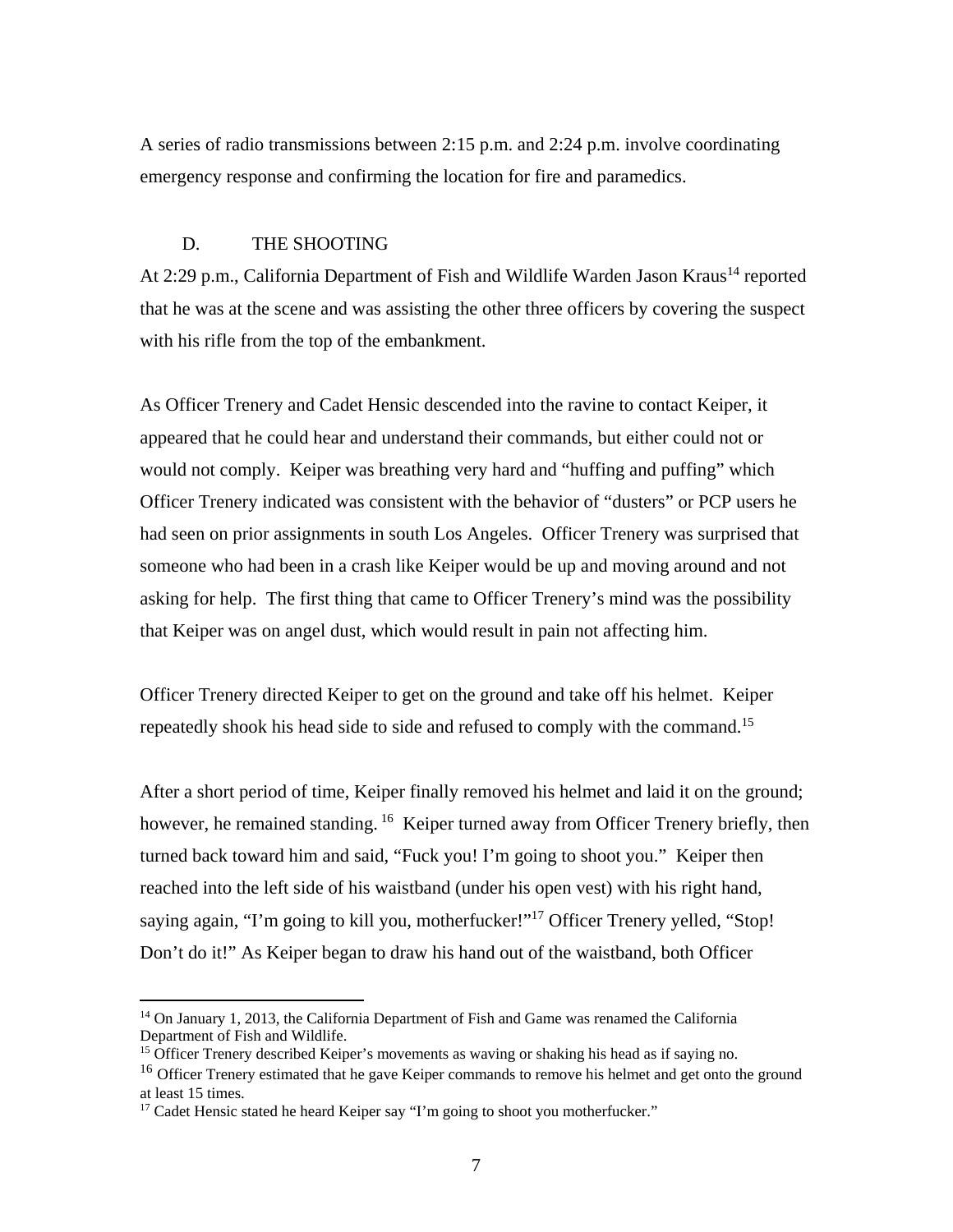Paramo and Officer Trenery fired their service weapons at Keiper, striking him four times in the torso. Officer Paramo fired five shots, striking Keiper three times, and Officer Trenery fired one shot, striking Keiper in the abdomen.

At 2:30 p.m., Officer Paramo transmitted an emergency code "11-99: shots fired and suspect down."

Keiper collapsed to the ground but was still breathing. Officer Bermudez arrived on scene at 2:33 p.m. and assisted Officer Trenery as he secured Keiper's wrists with handcuffs. Officer Paramo threw a first-aid bag down to Officer Trenery. Both Officer Trenery and Officer Bermudez attempted to provide medical assistance to Keiper while waiting for emergency personnel. At 2:35 p.m., Ventura City Fire Department personnel arrived on scene and began to examine and treat Keiper. At 2:42 p.m., Ventura City Fire Department Paramedic Chris Pironti pronounced death.<sup>18</sup>

### E. ADDITIONAL POLICE RESPONSE AND INVESTIGATION

Other personnel from the CHP, Ventura County Sheriff's Office, and California Department of Parks and Recreation responded to the scene. None of the additional responding parties witnessed the pursuit or the shooting. The CHP MAIT prepared an investigative report with an extensive summary and diagram of the physical evidence at the scene which was provided to the Ventura County Sheriff's Office and included in the reports submitted to the District Attorney's Office for review.

## F. WITNESS STATEMENTS

 $\overline{a}$ 

Numerous individuals were interviewed, including officers, emergency medical personnel, construction workers, and friends of Keiper. Summaries of the pertinent witness statements are set forth below.

<sup>&</sup>lt;sup>18</sup> Pironti's initial statement indicated the time of death as 2:25 p.m.; however, the time was later corrected, by memo, to reflect the time of 2:42 p.m.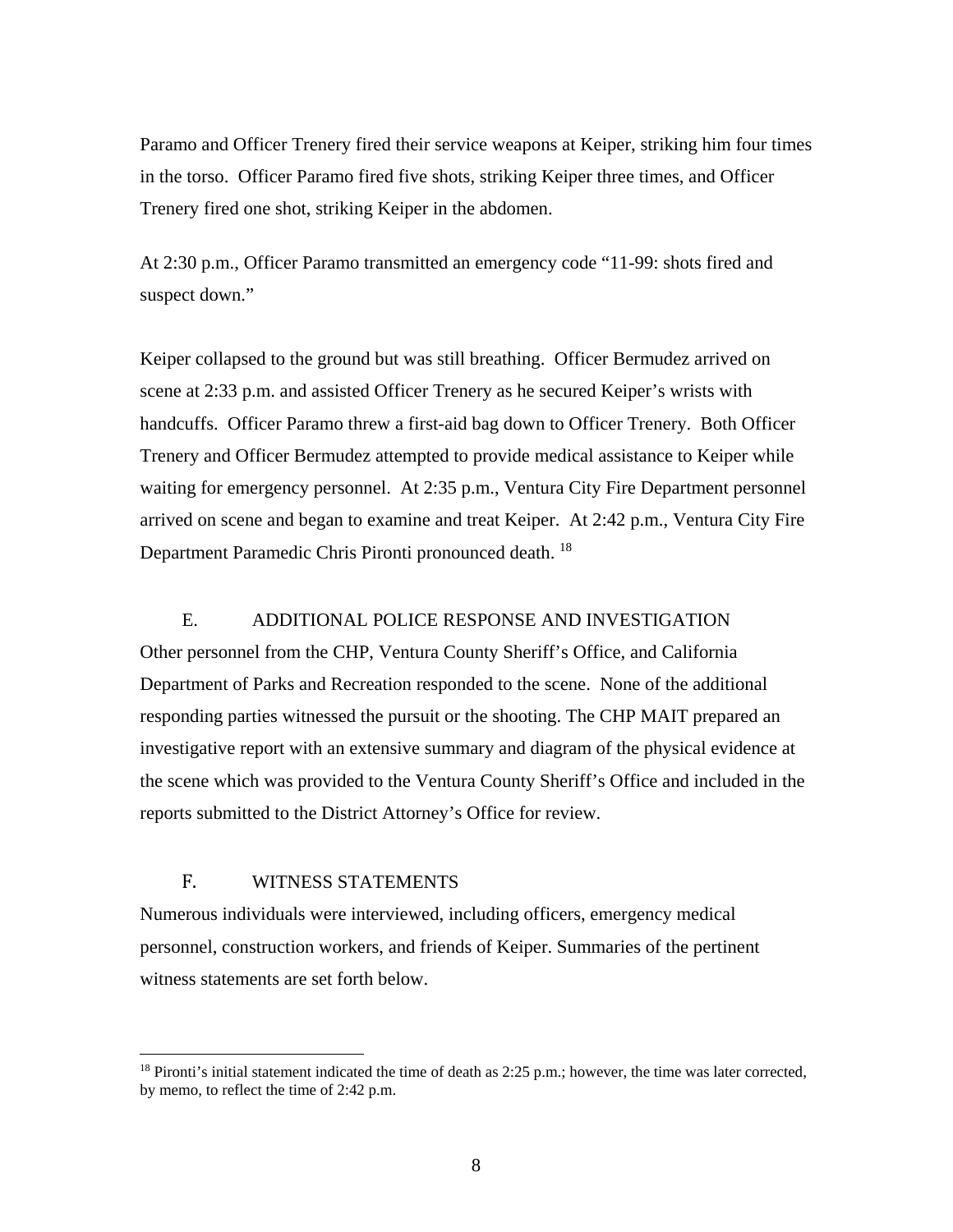### 1. CRAIG SMITH

On January 5,  $2013$ ,<sup>19</sup> Craig Smith was operating a backhoe at a construction zone near the scene of the shooting. He was in the middle of the bridge with his backhoe. He heard the motorcycle and then sirens. He saw the motorcycle and the patrol car coming over the bridge and they "squeezed" by him and went up the canyon. After the motorcycle and patrol vehicle drove by, he continued up the canyon road to pick up some dirt for the worksite. When he came upon the scene, he saw two officers looking over the side of the roadway with their guns drawn. Smith turned around and headed back to the work site. After one of the officers told his co-workers that it was okay for them to use the road, he headed back up to get the dirt. This time, when he arrived at the scene, he discovered that the road was blocked. Shortly thereafter, he heard three to four gunshots and again immediately left the area.

### 2. GUSTIN BAKER

Gustin Baker was working in the construction zone and observed a motorcyclist traveling northbound on Padre Juan Canyon Road approaching the overpass. Baker estimated the speed of the motorcyclist between 40 and 50 miles per hour as it passed his location going over the bridge. Baker estimated that the patrol unit was about 200 yards behind the motorcyclist. The motorcycle continued northbound through the gate leading to the canyon, followed by the patrol vehicle. Baker heard a "kind of ruckus" after the motorcycle and the CHP vehicle passed over the Padre Juan Canyon overpass. He then heard the sound of car doors slamming shut and assumed that the motorcyclist had been caught.

As Baker and another worker, Mark Avila, drove up the canyon road to get some dirt for their project, they encountered two officers with guns drawn (one handgun and one shotgun). They did not see the motorcycle or rider; however, Baker could see the "track where it (motorcycle and rider) kind of offed into the canyon." Avila asked the officers if they could continue up the canyon and they were told it was okay as long as they did not

<sup>&</sup>lt;sup>19</sup> Unless otherwise noted, the witness interviews took place on January 5, 2013.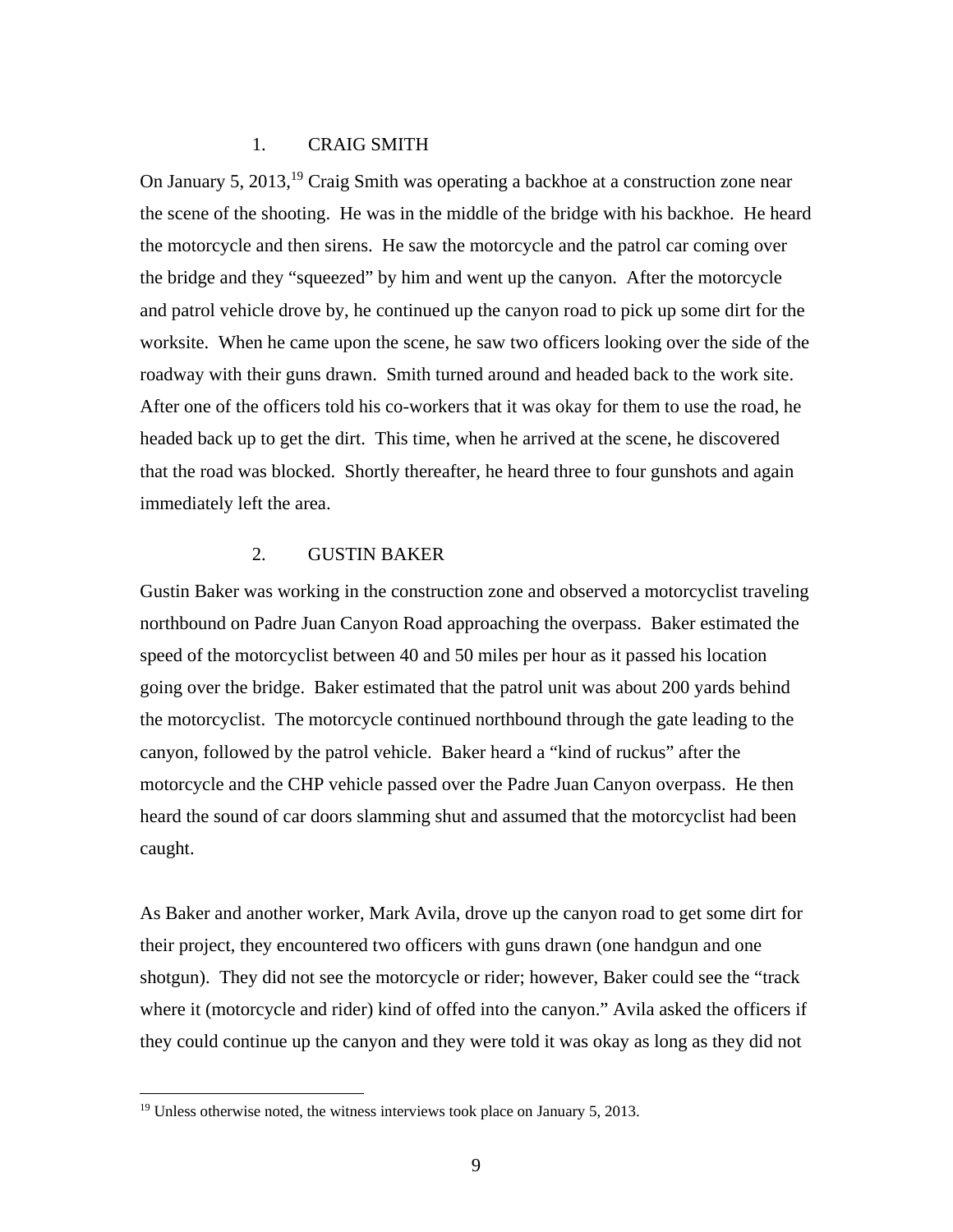block the road. As they headed back south to tell the construction crew that they could use the road, Baker heard several gunshots, and they retreated to the area of the overpass.

### 3. SAL ENRIQUEZ

Sal Enriquez was working with a welding crew a half-mile north of the gate/cattle guard on Padre Juan Canyon. When he drove south, he saw two police cars and two officers on the road. He observed one officer with a shotgun or rifle out and the other officer had his hand on his gun in the holster. The officers appeared to be talking as they looked into the ravine. He thought they might be looking for a mountain lion. Enriquez did not believe that the officers noticed him, even though he was only 25 to 30 feet from them. He saw one of the officers throw something over the side of the ravine and say, "Be careful." Enriquez was present three to four minutes but did not hear any gunshots. He later stated that he believed the incident was over when he arrived at the scene. When asked if he heard any shots fired, Enriquez explained that he had been working next to a generator and did not see or hear anything.

#### 4. DAN HISER

Hiser was returning to the job site and heading up Padre Juan Canyon Road when he saw the motorcycle approaching him from behind at approximately 65 miles per hour. Hiser initially did not realize the motorcycle was being chased, so he did not try to get out of the way. Hiser was hoping to slow the motorcyclist down because of the workers ahead. The motorcyclist aggressively passed his vehicle, then locked his brakes and slid a little before turning right and going over the bridge. Hiser noticed the patrol vehicle behind him with lights and sirens. Hiser moved to the side of the road and the patrol vehicle passed and continued over the bridge. Shortly thereafter, Craig Smith notified him that the motorcycle had crashed.

### 5. KEVIN BROCK

Brock was working on an oil spill cleanup on Padre Juan Canyon Road. He was standing on the north side of the bridge when he first heard a motorcycle on the southern portion of the bridge. He saw the motorcycle traveling at a high rate of speed, which he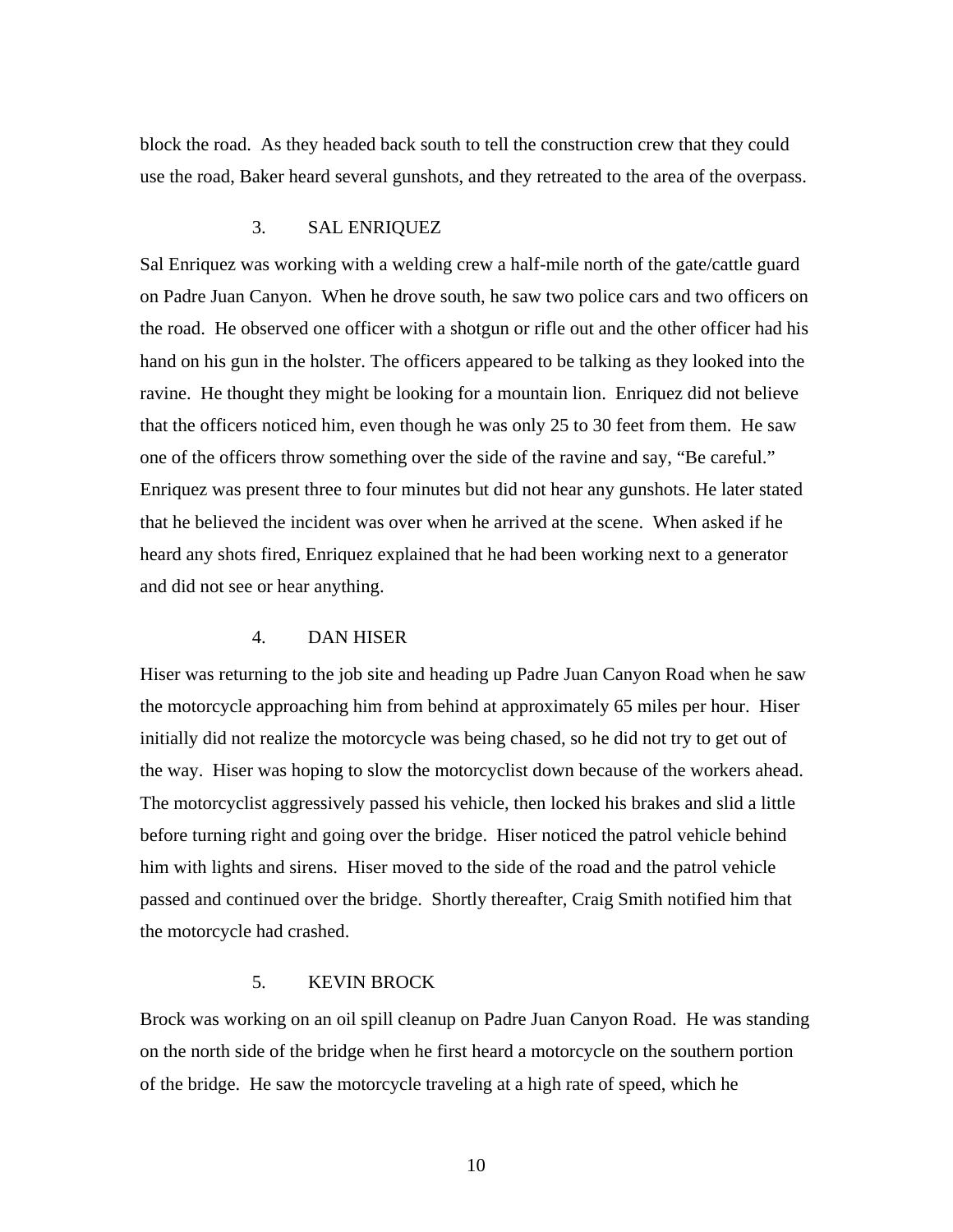estimated at 45 to 50 miles per hour. The driver appeared to be trying to get away. As the motorcycle passed his location, he moved out of the way to avoid being hit. The motorcycle came within a few feet of where he was standing.

### 6. MARK AVILA

Avila was working on an oil spill cleanup on Padre Juan Canyon Road. As he was standing on the bridge that runs over US-101, he heard a loud motorcycle and saw the motorcycle heading toward him, followed by a patrol car in pursuit, with lights and siren. The motorcycle came "barreling" past their backhoe, and just missed "clipping it." The rider came within 10 to12 feet of him, making eye contact with him as he went around them. Avila stated that the motorcyclist was going as fast as he could, and got "a little squirrely." Avila estimated the motorcycle speed at 40 miles per hour. After approximately five minutes, he sent his backhoe operator, Craig Smith, up the canyon to retrieve more dirt. Smith could not pass because there were officers in the roadway with their guns drawn. He and Gus Baker drove up to the scene, just before the cattle crossing to see if they could continue to retrieve dirt. One of the officers told him not to block the roadway because other units were responding.

## 7. OFFICER FRANK PARAMO

Sheriff's Detectives David Brantley and Greg Tougas conducted a walk-through of the scene with Officer Paramo at 5:30 p.m. on January 5, 2013. Officer Paramo was interviewed in detail at the station at about 10:00 p.m. that evening by Detective David Brantley.

Officer Paramo related that he had been traveling south on SR 1 (Old Pacific Coast Highway) at Solimar Beach. CHP Cadet Ronald Hensic was in the car with him. Officer Paramo saw the motorcycle approaching and used radar to establish that the motorcycle was traveling 92 miles per hour. Officer Paramo turned his vehicle around to pursue the motorcycle as it reached speeds of over 100 miles per hour. Officer Paramo continued to follow the vehicle it as it exited onto Padre Juan Canyon Road and crossed over the cattle guard.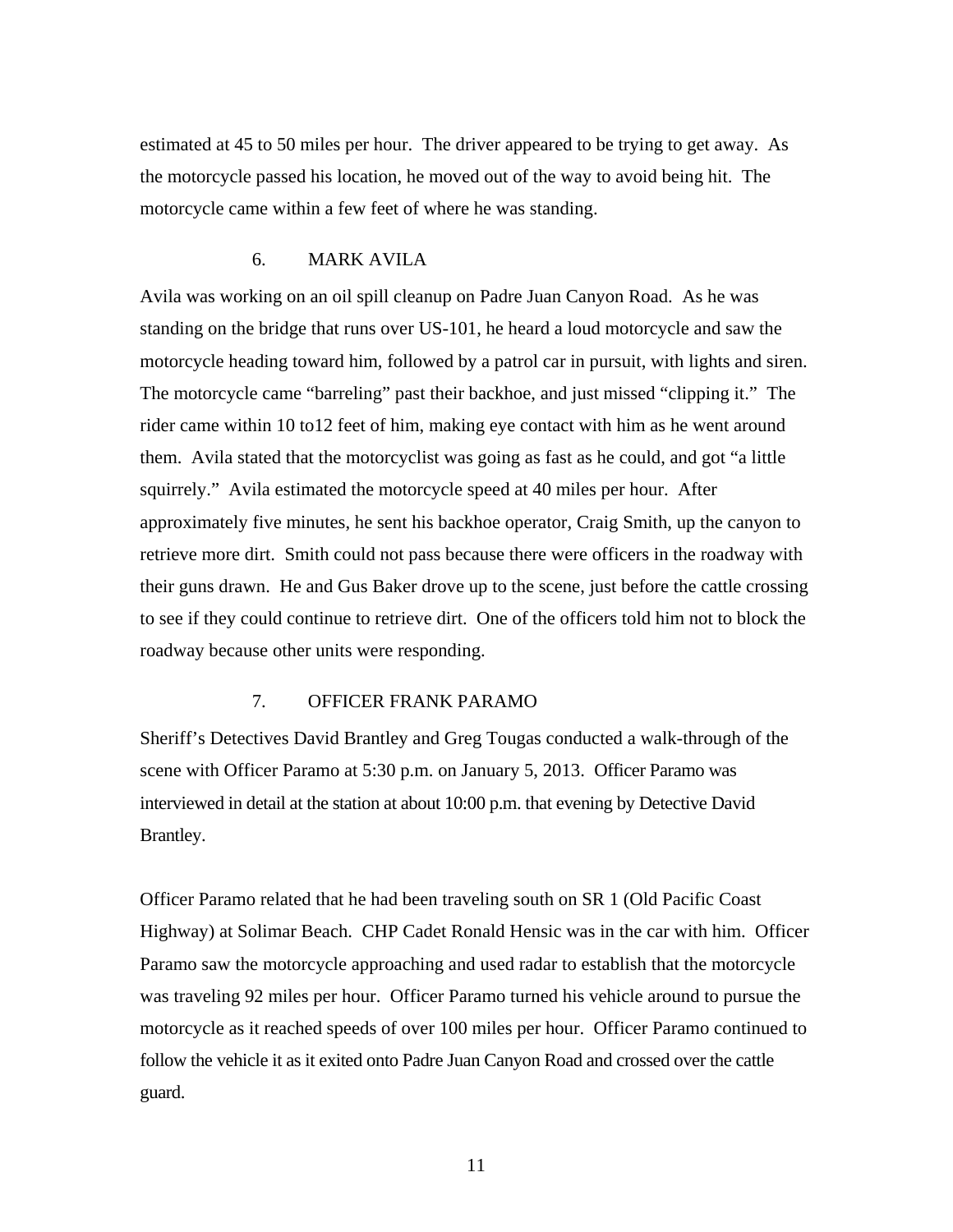Shortly after exiting onto Padre Juan Canyon Road, Officer Paramo lost sight of the motorcycle. He continued approximately two-tenths of a mile north, searching for it before he came to a stop. He thought the driver may have driven off the ravine, or ditched the motorcycle when he noticed a dust cloud behind the area where he stopped his car. Officer Paramo estimated that they had been traveling at 60 to 65 miles per hour as they crossed over the cattle guard and estimated the length of the pursuit to be two to three minutes.  $20$ 

Based upon his experience in 30 to 40 high-speed pursuits, Officer Paramo "got the sense" that the suspect was going to risk his life to get away from the officer, and believed that the suspect had several "near  $TCs$ "<sup>21</sup> before the motorcyclist went over the side of the road.

As he exited his vehicle, Officer Paramo noticed the suspect down in the ravine and concluded that he had crashed over the side of the roadway. Officer Paramo did not know what the suspect's condition was or if he was lying in wait in the brush to ambush them. There was a crevice in the dirt roadway where Officer Paramo stood when he first observed the suspect 20 to 25 feet down the ravine. Officer Paramo saw him get up from the ground and noted that he had injuries to both hands and was bleeding. He advised dispatch of the circumstances and requested an ambulance.

While waiting for backup, Officer Paramo ordered the suspect to show his hands. He asked the suspect why he ran and the suspect responded, "Yeah, I was fucking stupid." Officer Paramo held the suspect at gunpoint until Officer Trenery arrived.

Officer Paramo knew that the suspect would have to be handcuffed before medical personnel would render assistance to him. When asked about Keiper's demeanor, Officer Paramo stated that as he observed the suspect, he appeared to be dazed and injured. He

 $20$  The units were equipped with cameras; however, earlier in the shift, the system was ejecting the disk so Officer Paramo deactivated it.

<sup>&</sup>lt;sup>21</sup> "TC" is an abbreviation for traffic collision.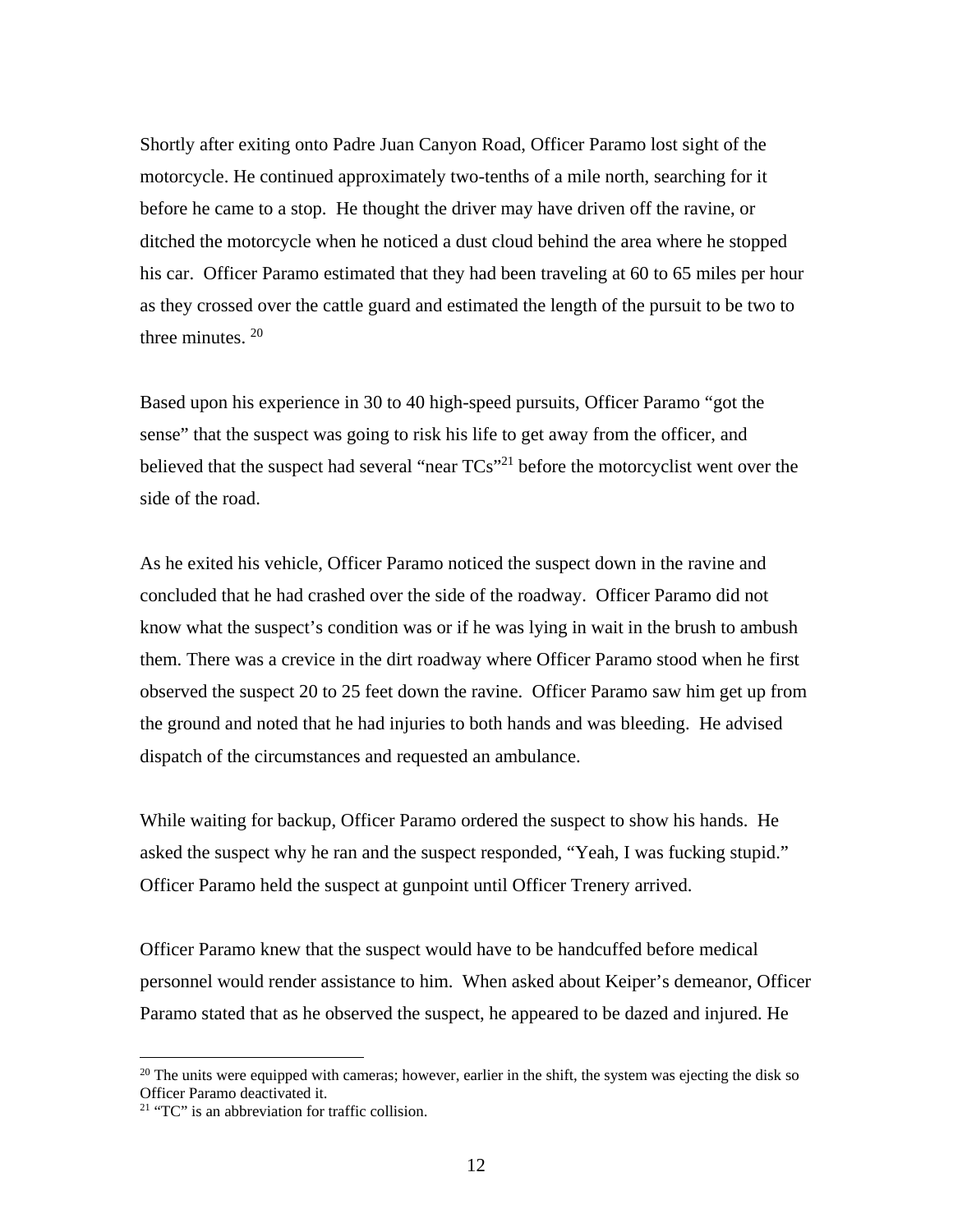got a "funny feeling" about the suspect, as though something was just not normal, so he decided to wait for back-up before attempting to assist him.

Officer Trenery arrived on scene and told Officer Paramo to cover him as he walked down the ravine toward the suspect. The suspect was standing at this point. Both Officer Paramo and Officer Trenery continued telling the suspect to take his helmet off as Officer Trenery continued to approach. After several commands, when Officer Trenery was about five feet from the suspect, he finally removed his helmet. As Officer Trenery continued to approach him, the suspect turned away. Officer Paramo thought to himself, "What is this guy doing?" Instead of running, the suspect quickly turned back toward Officer Trenery, opened the vest of his jacket with his left hand, and reached across his waist with his right hand.

Officer Paramo said that he had a direct view of the suspect as he turned away, and then turned back towards Officer Trenery. At that time the suspect stated, "Fuck you, I'm going to shoot you." Officer Paramo said the suspect then reached into his jacket and stated, "I'm going to shoot you motherfucker." Officer Paramo demonstrated how the suspect reached across his body with one arm and slightly turned his body away from where Officer Trenery was standing and then began turning back towards Officer Trenery while beginning to remove the arm he had reached into his vest.

Officer Paramo stated that at this point he was in fear for the safety of Officer Trenery and Cadet Hensic, as well as himself. He believed that Officer Trenery's life was in danger and he fired several shots at the suspect. Officer Paramo estimated that he fired three to four rounds. He observed Officer Trenery fire one round.

Officer Paramo confirmed that he never actually saw a weapon, but he thought the suspect was reaching for a weapon, believed that the suspect intended to "do harm" and believed that the suspect was going to shoot and kill his partner.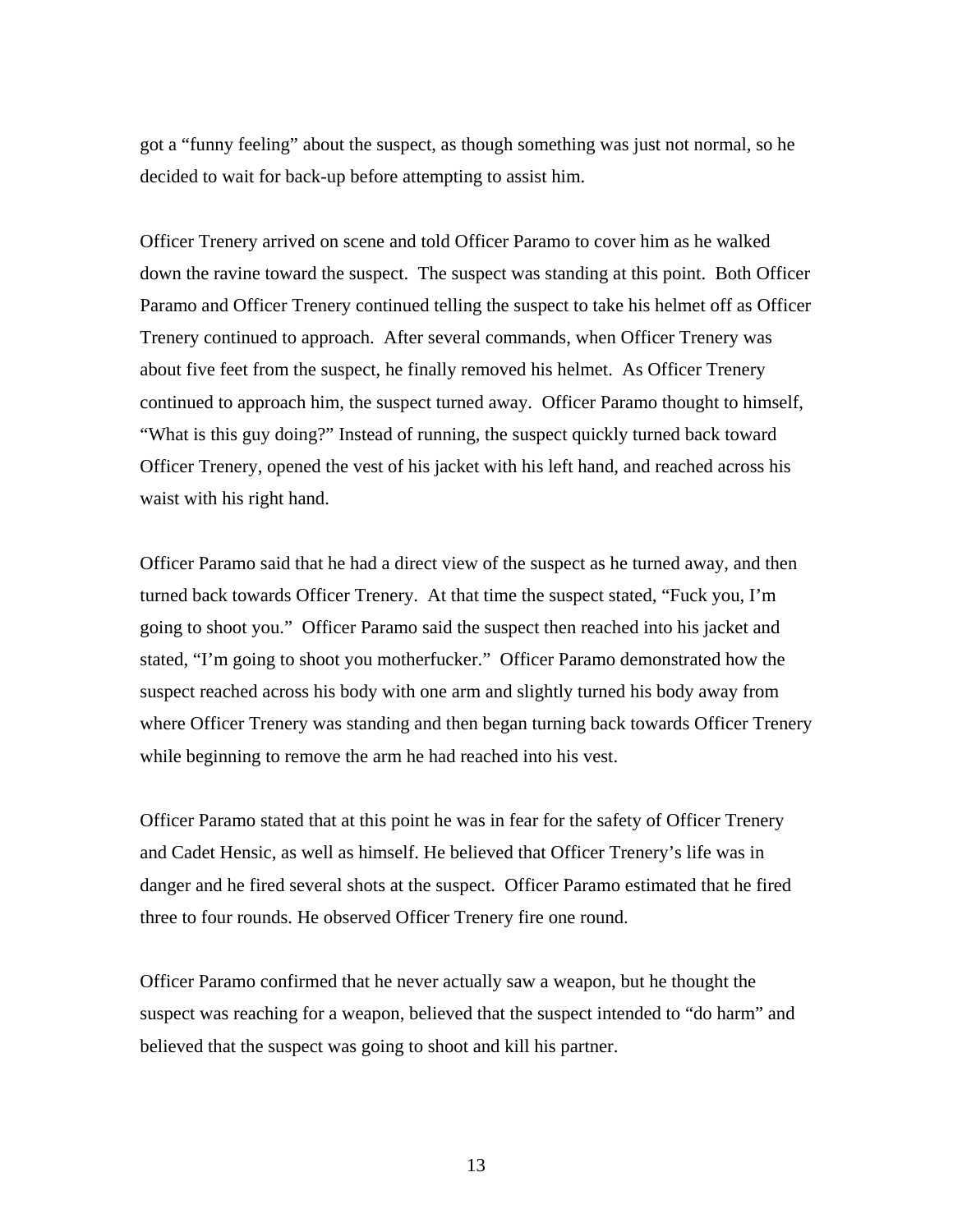Officer Paramo stated that Officer Trenery fired one time at the suspect. Officer Trenery handcuffed the suspect and Officer Paramo retrieved a first aid bag from the unit and tossed the bag down to Officer Trenery. Officer Paramo noticed that a Fish and Game warden was on site; however, he did not know whether the warden witnessed the shooting.

### 8. OFFICER MICHAEL TRENERY

Sheriff's Detective William Therrien conducted a walk through interview of the scene with Officer Trenery on January 5, 2013, at 5:30 p.m. Officer Trenery was also interviewed in detail at the station by Detective Therrien at 10:00 p.m. that same day.

Officer Trenery was on patrol and heard the pursuit over the radio. As he traveled to the scene, he heard a broadcast that the vehicle being pursued had gone over the cliff.

Officer Trenery was familiar with the area and had been on a call there before. As he drove past some construction workers, they pointed, signaling where the pursuit went. As he crossed the bridge into Padre Juan Canyon, he saw Officer Paramo's patrol vehicle.

At the scene, he saw Officer Paramo and the cadet standing outside the police vehicle. Officer Paramo had his handgun and Cadet Hensic had a shotgun pointing down the embankment. Officer Trenery indicated that he initially thought that the collision would have been fatal, with a vehicle over the cliff; however, when he saw Officer Paramo armed, he felt that the subject must be alive and not cooperating. Officer Trenery pulled out his firearm for a felony stop.<sup>22</sup> He saw the suspect standing with his helmet on. It was obvious that he had been in a serious traffic collision. He asked the suspect if he was okay, and asked him to take his helmet and jacket off. Officer Trenery noted that the suspect was breathing very heavily. The first thing that went through his mind was whether the suspect was a "duster" (on PCP or "angel dust") as people on angel dust can

<sup>&</sup>lt;sup>22</sup> As Officer Trenery descended the ravine, at one point he re-holstered his firearm until he was on level ground.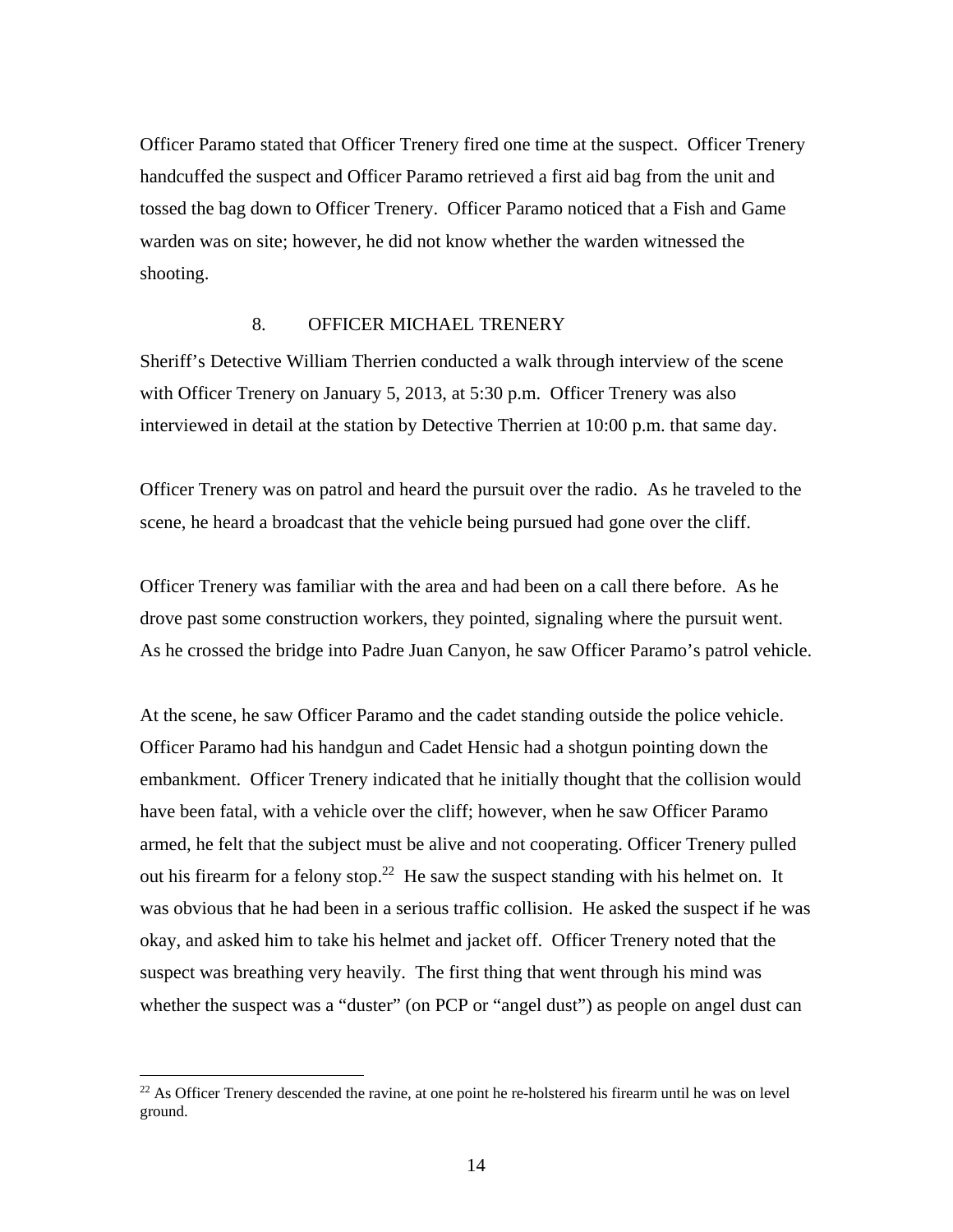be combative and can fight through the pain. The suspect was moving side to side and did not appear to be seriously injured.

Officer Trenery noticed the Fish and Game warden standing next to Officer Paramo. He knew that the paramedics would not work on the subject unless he was in custody. Officer Trenery told Officer Paramo they needed to place the male subject in custody before the paramedics could work on him.

As Officer Trenery walked down the embankment, the suspect was staring at him and huffing and puffing. He told the suspect to get on the ground. When Officer Trenery was five to ten feet from the suspect, he tried to talk to him and told him to take off his helmet. Officer Trenery stated that the suspect was shaking his head back and forth, as if saying no. Officer Trenery was planning on engaging the subject but held off because he was not obeying his commands to get on the ground. Officer Trenery believes that he gave the suspect commands to get on the ground and take off his helmet at least 15 times. The suspect was crossing his hands, engaging them, crossing them, adjusting his waist, and appeared as if he could not keep still. Officer Trenery believed that the suspect would fight him if he touched him, and he was unsure whether he could calm the subject down enough to contact him.

The suspect started to turn, then turned back and reached across his body and into his vest toward the waistband of his pants. The suspect stated, "I'm going to kill you motherfucker." Officer Trenery thought the suspect was going to shoot him. As the suspect's elbow started coming up, Trenery was terrified that he would be killed and he fired his service weapon at him one time. Officer Trenery did not remember if he or Officer Paramo shot first, but he heard two rounds go off besides his. The suspect fell to the ground, and Officer Trenery noticed Cadet Hensic and Officer Bermudez coming down the hill. Officer Trenery asked for Officer Bermudez's handcuffs. The suspect was still breathing as if he were hyperventilating. Officer Paramo threw a medical bag down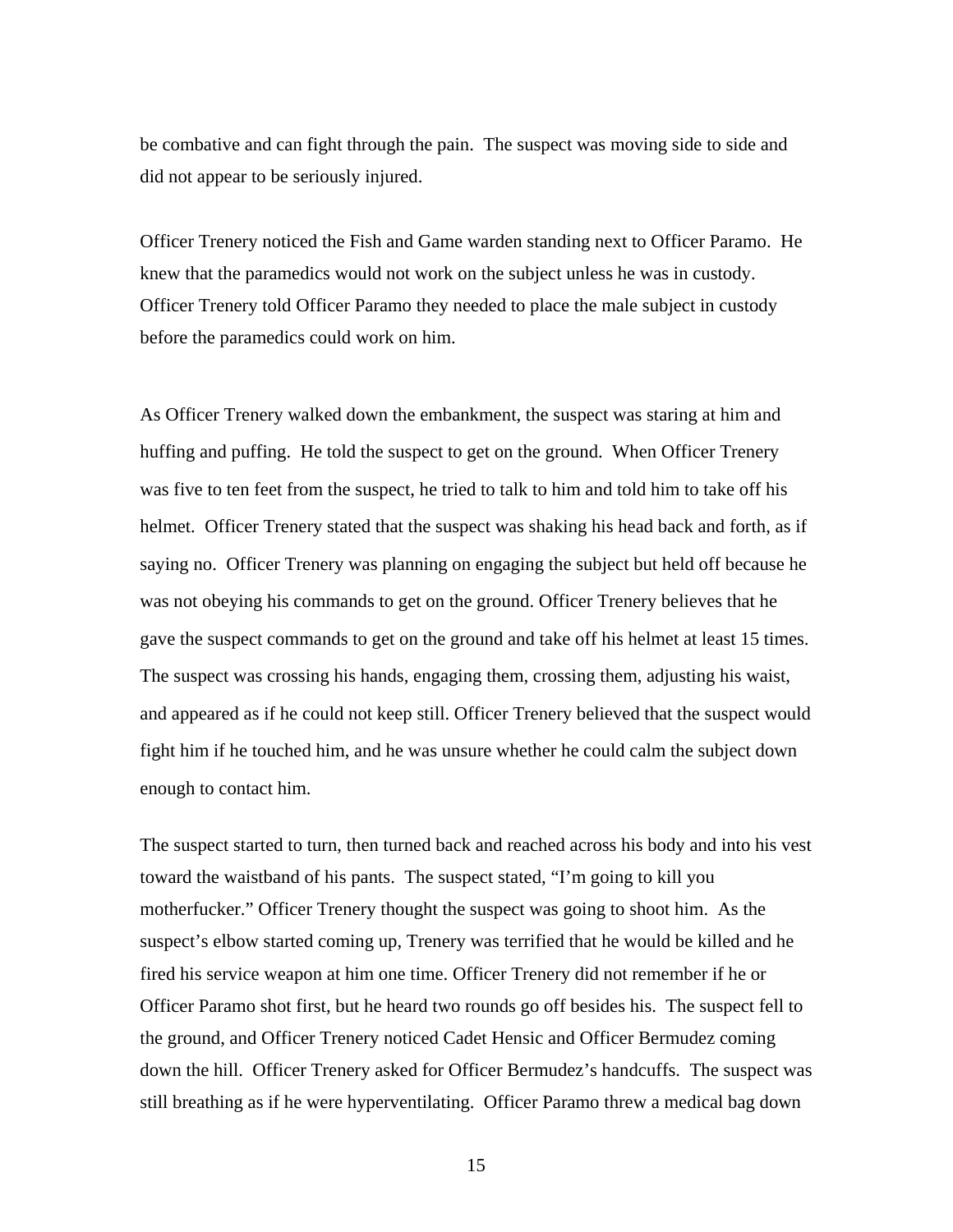to Officer Trenery. He placed gauze on the suspect's wounds. When the fire department personnel arrived, they took over rendering medical treatment.

### 9. CADET RONALD HENSIC

Cadet Ronald Hensic was interviewed at the scene by Ventura County Sheriff's Senior Deputy Jose Lopez at 6:10 p.m. on January 5, 2013, and in more detail at 9:20 p.m. that evening.

Cadet Hensic related that he was riding as a passenger in the patrol unit with Officer Paramo when the pursuit was initiated. They were on their way back to the office when they noticed the motorcycle approaching in the opposite direction at a high rate of speed. The motorcyclist failed to yield and continued toward the canyon. Cadet Hensic stated the motorcyclist had "absolutely no care for anybody out and around." He was driving with a "reckless abandon," "flying through," at a high rate of speed, "without regard for anyone's safety." Upon entering the canyon, they lost sight of the motorcycle. Cadet Hensic noticed a cloud of dust off to the shoulder. Cadet Hensic and Officer Paramo discussed that the subject might have gone over the side. Officer Paramo turned the car around and they pulled over in the area where the dust cloud was seen.

Officer Paramo directed Cadet Hensic to deploy and carry the unit shotgun to cover Officer Paramo as he attempted to make contact with the suspect. Officer Paramo and Cadet Hensic walked to the edge of the roadway and saw the suspect stand up by the motorcycle at the bottom of the ravine. Officer Paramo was giving commands to the suspect; however, he appeared stunned and disoriented. The suspect looked back and forth from Officer Paramo to Cadet Hensic. Officer Paramo continued giving the suspect commands. The secondary CHP officer arrived and took responsibility for covering Officer Paramo. Cadet Hensic relinquished the shotgun after Officer Trenery was on scene.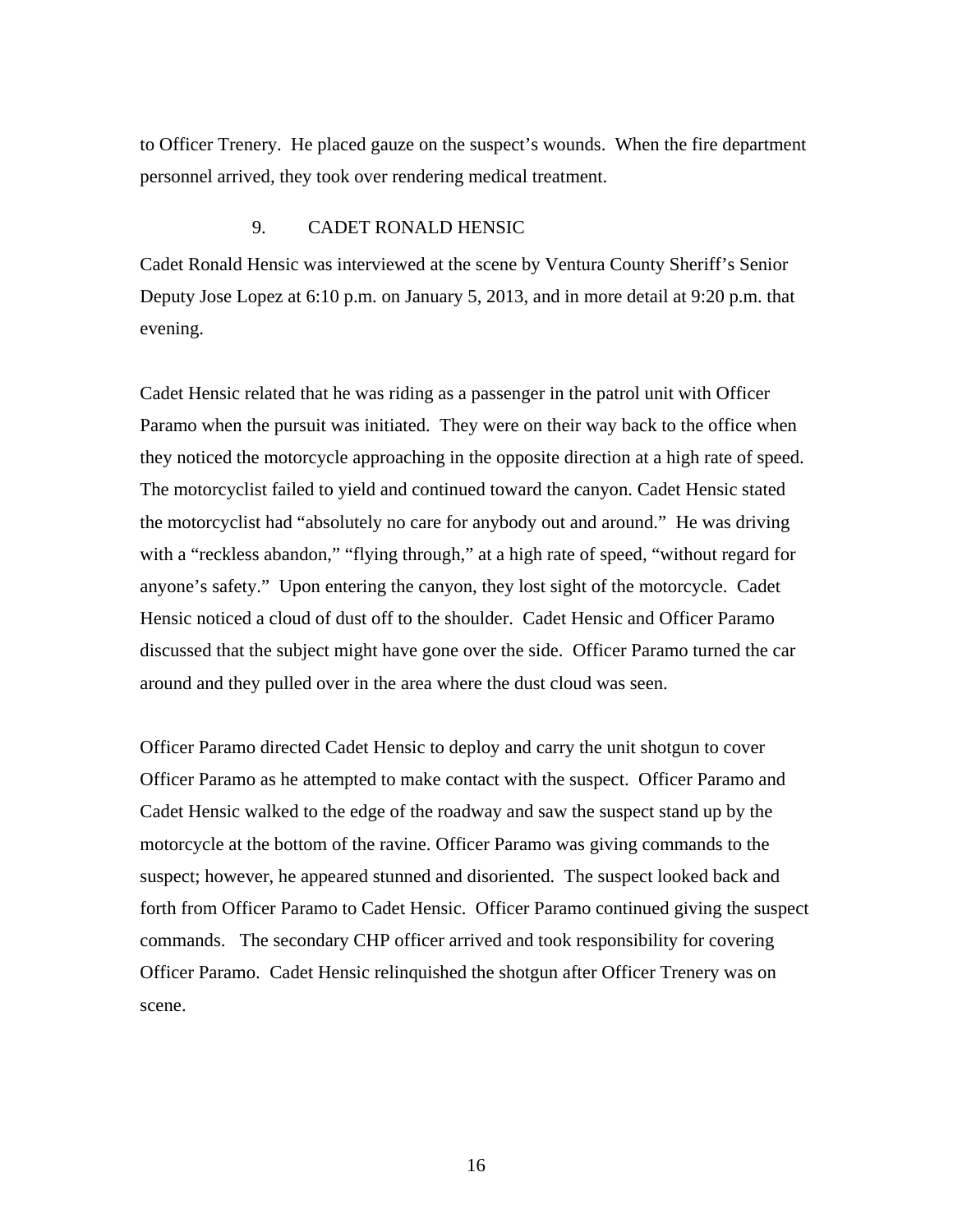The suspect continued to move about and would not stand still as directed. At one point, Officer Paramo asked the suspect why he ran and why he did not stop. Initially the suspect did not respond, and then Cadet Hensic heard him say, "It was stupid."

Officer Trenery directed Cadet Hensic to assist in approaching the suspect. Cadet Hensic felt that the suspect did not appear to have "his wits about him" and described the look on his face as being "intimidated and scared." The suspect alternated between complying with orders to stand still and failing to comply with orders. When he finally complied and stopped moving around, Officer Trenery and Cadet Hensic descended the ravine. As they descended, Officer Trenery re-holstered his firearm.

When they got to the bottom, the suspect looked directly at Officer Paramo and Cadet Hensic and said, "I'm going to shoot you motherfucker!" The suspect reached into his vest with one hand as he said, "I'm going to shoot you motherfucker!"<sup>23</sup> Both Officer Paramo and Officer Trenery yelled at the suspect, "Don't move!" and "Don't do it!" The suspect repeated, "I'm going to shoot you motherfucker!" as he reached into his vest. Cadet Hensic described the look on the suspect's face as being "deranged" and "crazed." Cadet Hensic was terrified at this point and then heard shots fired. Cadet Hensic believed without a doubt that the suspect was about to pull a weapon and shoot both him and Officer Trenery. Cadet Hensic stated that he instinctively reached for his right hip for a gun and froze when he realized he did not have a firearm. (He was accustomed to carrying a firearm in the academy.) He knew that if he moved, he might place himself in the line of fire. He indicated that Officer Trenery re-drew his weapon after the suspect started to reach into his vest.

Cadet Hensic heard and saw Officer Trenery fire one shot toward the suspect, and heard three shots fired from the top of the ravine from an unknown person. Cadet Hensic estimated that he was standing approximately five feet from the suspect and

<sup>&</sup>lt;sup>23</sup> At another point in the interview Cadet Hensic stated that Keiper said, "I'm going to kill you, I'm going to shoot you motherfucker."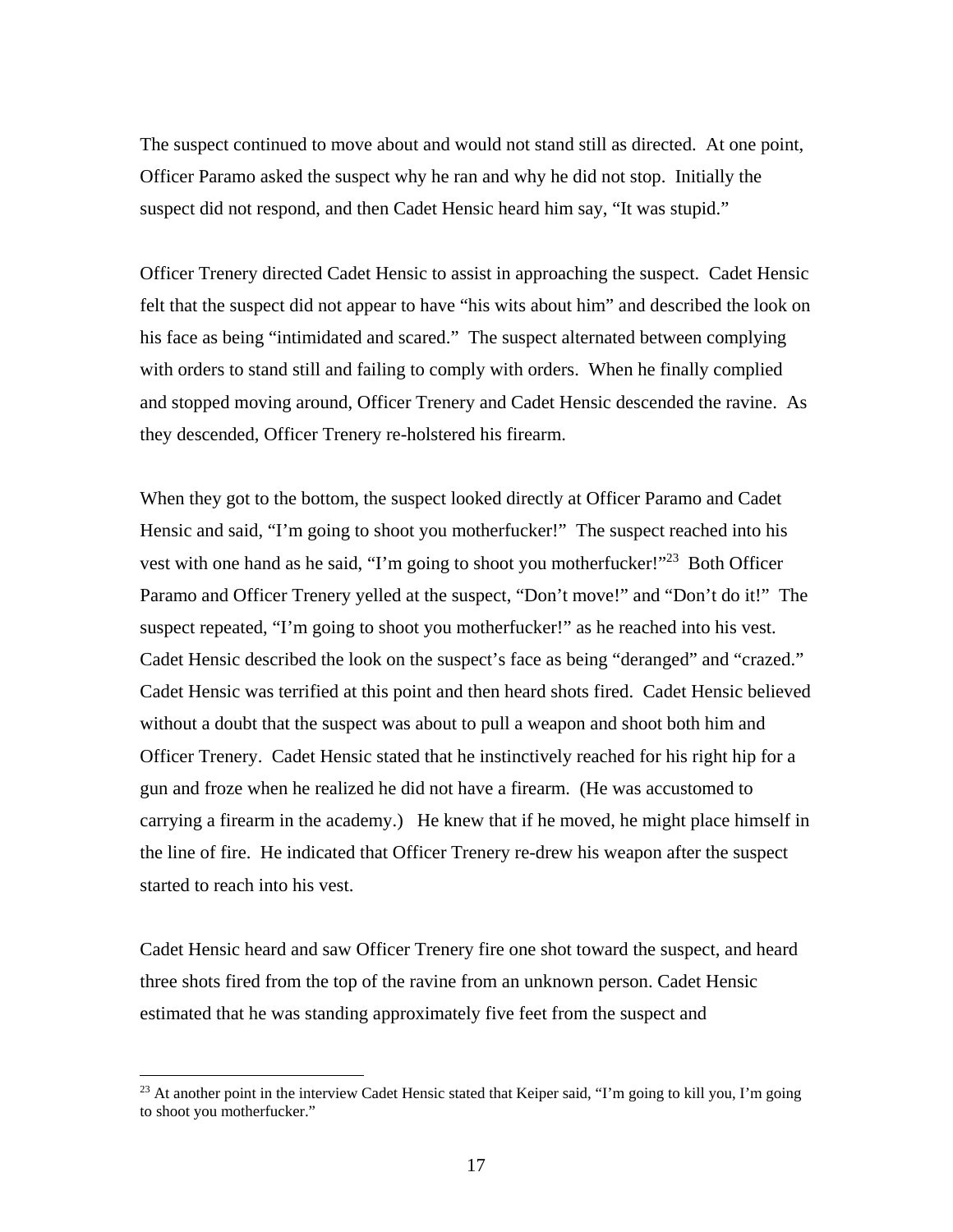approximately two to three feet to the right and rear of Officer Trenery at the time of the shooting. Cadet Hensic remembered watching the suspect and the suspect had a completely "believable rage, crazy look in his eyes, that I'm going to kill these two guys right now."

Immediately after the shooting, another CHP officer arrived and walked down the ravine to assist Officer Trenery handcuff the subject. Cadet Hensic noticed the Fish and Game warden on scene, but does not know at what point he arrived.

### 10. FISH AND WILDLIFE WARDEN JASON KRAUS

Department of Fish and Wildlife Warden Jason Kraus was interviewed at the scene by Senior Deputy Jose Lopez at 4:10 p.m. on January 5, 2013.

Warden Kraus indicated that he was on duty driving northbound on Pacific Coast Highway when he saw a CHP unit in pursuit of a motorcyclist on Padre Juan Canyon Road. He decided to assist and notified dispatch that he was assisting CHP in a pursuit.

Warden Kraus stated that as he drove to the Highway 101 overpass, he saw several construction workers who told him that the CHP was following a "Harley." The workers pointed to the direction the CHP unit was traveling and Warden Kraus proceeded to the area.

When he got to the scene, he saw two CHP officers and a cadet. One was holding a shotgun and the other a handgun. Warden Kraus removed his long rifle from his vehicle and walked to the edge of the road where they were standing. He saw the suspect down in the ravine still wearing a helmet.<sup>24</sup> Warden Kraus and the CHP officers were giving commands to the subject while identifying themselves. The officers were not yelling, but giving him general commands. The officers were saying things like, "Hey, just stay where you are," "Let me see your hands," and "We're going to come down, and we're

 $24$  Warden Kraus believed that the subject was wearing his helmet at the time of the shooting.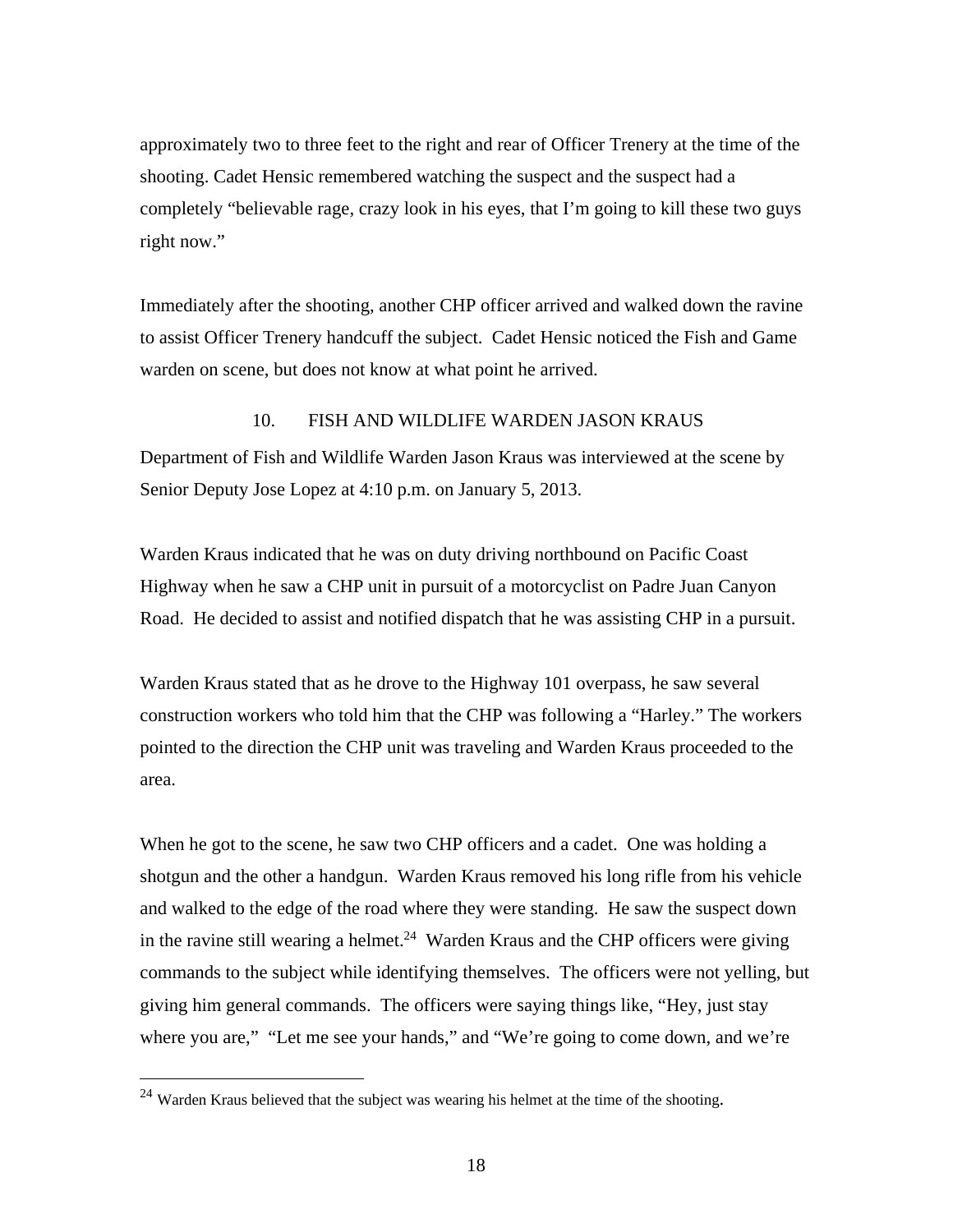going to deal with you, don't do anything stupid, stay where you are." Warden Kraus observed one officer and the cadet go down into the ravine to secure the suspect. Warden Kraus remained at the top of the ravine with the other CHP officer.

As Warden Kraus repositioned himself to have a better line of fire, he heard the officer in the ravine begin to yell at the suspect but he could not see what was going on due to his positioning. He had moved his weapon to the low-ready position, with his firearm pointed down and toward the ground, indicating he did not believe that there was an imminent threat as the officers descended the ravine. Warden Kraus heard the officers telling the suspect to remain calm and not to do anything stupid. The officers also told the suspect to show his hands. Warden Kraus heard one of the officers yell, "Let me see your hands!" "Don't do it!" It was apparent to Warden Kraus that the suspect was doing something wrong. Warden Kraus did not have a clear view of what the suspect in the ravine was doing.

At this point, Warden Kraus heard two or three shots from the CHP officer who was standing to his left. He then heard a single shot fired from the CHP officer in the ravine. The suspect fell to the ground and was thereafter handcuffed. Officer Eugene Bermudez arrived on scene and went down the ravine to assist.

### 11. OFFICER EUGENE BERMUDEZ

California Highway Patrol Officer Bermudez was on patrol on January 5, 2013, at 2:19 p.m., when he heard the dispatch regarding the pursuit of the motorcycle. While en route, he heard Officer Paramo transmit that the suspect's vehicle had driven over a cliff and the suspect suffered minor injuries. At approximately 2:31 p.m., Officer Bermudez heard the "officer needs assistance, multiple shots fired" call.

Officer Bermudez arrived on scene at approximately 2:37 p.m. and observed the suspect lying on his back 20 to 30 feet down the dirt/brush embankment. Officer Paramo was standing up on the road alongside a California Department of Fish and Wildlife warden. Officer Trenery was standing approximately halfway down the embankment with Officer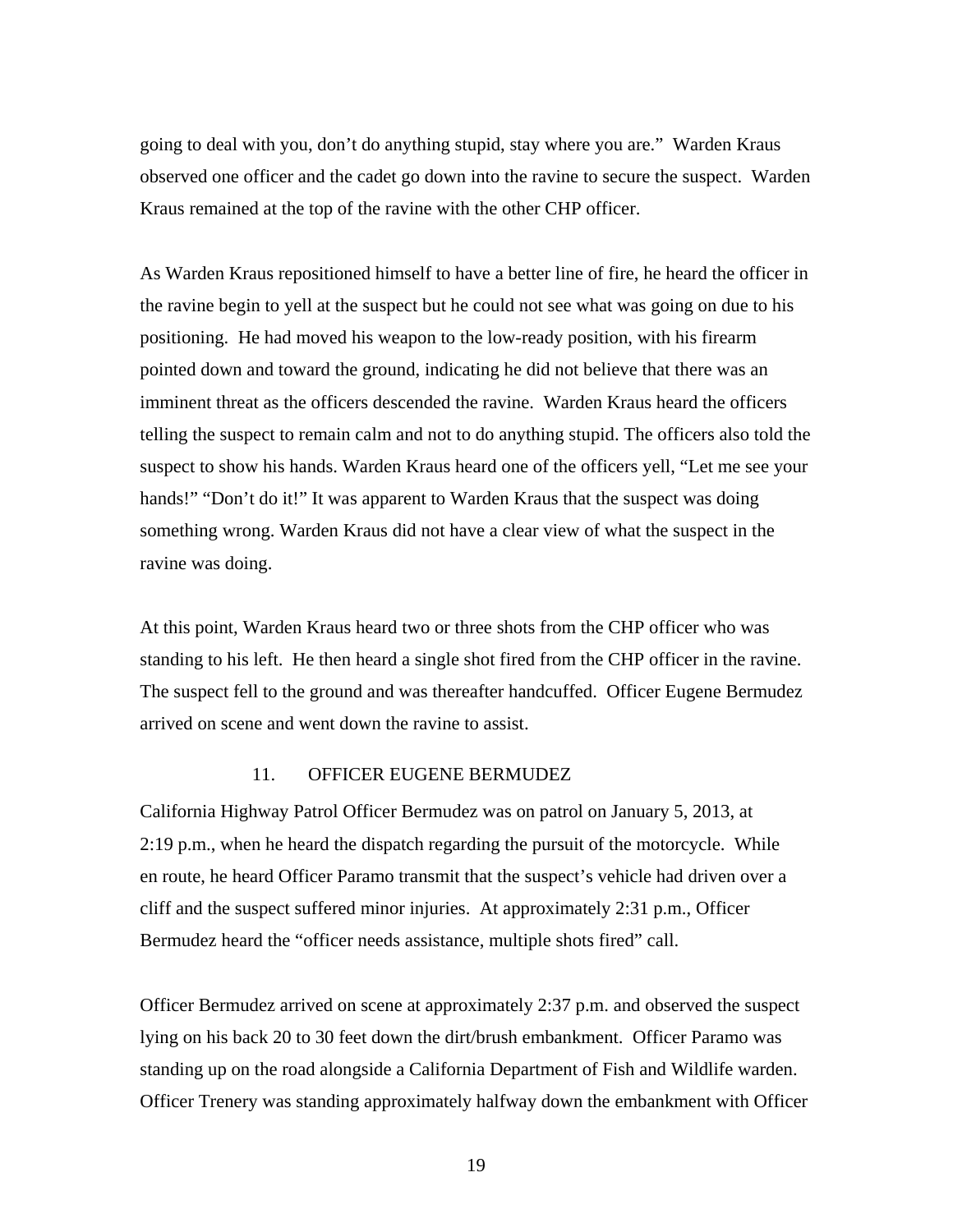Paramo's cadet standing above/behind him. Officer Bermudez immediately jumped down the embankment alongside Officer Trenery and covered Officer Trenery as he handcuffed the suspect. Officer Bermudez and Officer Trenery applied first aid to the suspect's wounds. The fire department arrived shortly after, and the suspect was pronounced dead at the scene.

## 12. VENTURA CITY FIRE DEPARTMENT PARAMEDIC CHRIS PIRONTI

Ventura City Fire Department Paramedic Chris Pironti was on duty and dispatched to the scene for a "motorcycle down." He received direction from CHP to enter off Padre Juan Canyon Road. On the way to the call, they were advised that there were shots fired and they needed to stage.<sup>25</sup> As they got to the scene, they were notified that they no longer needed to stage.

He was informed by Ventura City Fire Department Captain Eric Mukes that there was a possible cardiac arrest patient. Paramedic Pironti grabbed his "over the side" bag and went down to assess the patient. The patient had no pulse, was not breathing, his pupils were fixed and dilated. Pironti pronounced death at 2:42 p.m.<sup>26</sup>

### 13. MICHELLE KIRBY

<u>.</u>

Michelle Kirby was interviewed on January 5, 2013, and also on January 9, 2013. Kirby related that she and Keiper had been involved in a romantic relationship for three years and she lived with Keiper at his residence in Casitas Springs. Earlier in the day on January 5, 2013, she met Keiper at Grant Park in Ventura. Keiper had smoked marijuana earlier and had a beer while at the park. Kirby was upset with Keiper because he was not supposed to be drinking. Kirby noted that Keiper "had his moments, but he was a wonderful man," and they were having a good day. He told her how much he loved her

 $25$  It is common practice for emergency personnel to "stage" or wait to enter the scene until the scene or suspect is secure and they are cleared to enter by officers on the scene.

<sup>&</sup>lt;sup>26</sup> When initially interviewed, Pironti stated that he pronounced the time of death at  $14:25$ , or  $2:25$  p.m. The time was later corrected to 2:42 p.m.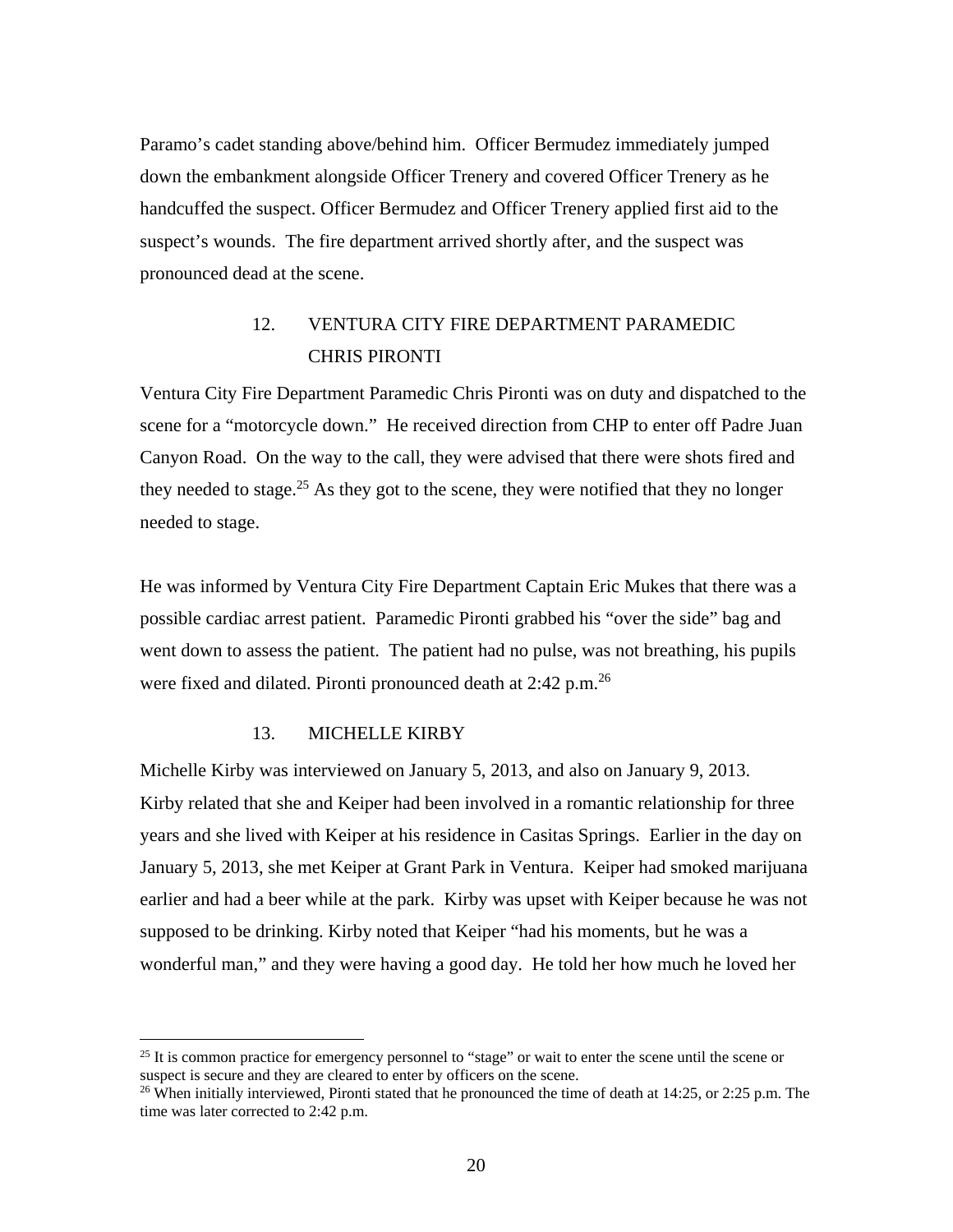that day. She stated that she was supposed to meet Keiper at 2:45 p.m. at the beach but he did not show up as planned.

When Kirby was initially contacted on January 5, she was asked whether there was anything unusual about Keiper that day, or if he was upset. Kirby stated, "He's been depressed. He's been very… Please tell me he didn't kill himself. I saw the ambulance and sheriff up there, up on the bridge."

Kirby reported that Keiper was a heavy drinker who could be "unpredictable" when he drank. She noted that his diabetes was "out of control." Kirby related that Keiper had been depressed lately and that he had recently "lost everything." Kirby said Keiper had talked about "just going off a cliff on his bike." She explained that he was about to lose his house to foreclosure, had not been speaking to his son, and was not able to reach his daughter. Kirby also noted that Keiper had guns in the past. She believed that his firearms had been surrendered after an incident in which he had pointed a gun at her; however, Keiper had stated that he had a gun.<sup>27</sup>

Kirby stated that Keiper did not keep diaries but had asked her to start recording his life story. She said they had talked about it briefly on the day of the incident.

Kirby noted that Keiper was very familiar with the area of Padre Juan Canyon Road and that they had ridden his motorcycle up the canyon a number of times.

### 14. SHANE KEIPER

 $\overline{a}$ 

Shane Keiper, Theodore Keiper's son (referred to hereinafter as Shane), was interviewed on January 9, 2013. Shane described his relationship with his dad as "good" and they got along okay. He last saw his father a month prior when his father visited him at his home in northern California. Shane knew that things were "hard" for his dad: he "didn't feel like himself," his blood pressure was elevated, and he was not doing well with his

<sup>&</sup>lt;sup>27</sup> Michelle Kirby reported that on February 11, 2012, Keiper punched and kicked her, and threatened to kill her with a semi-automatic pistol.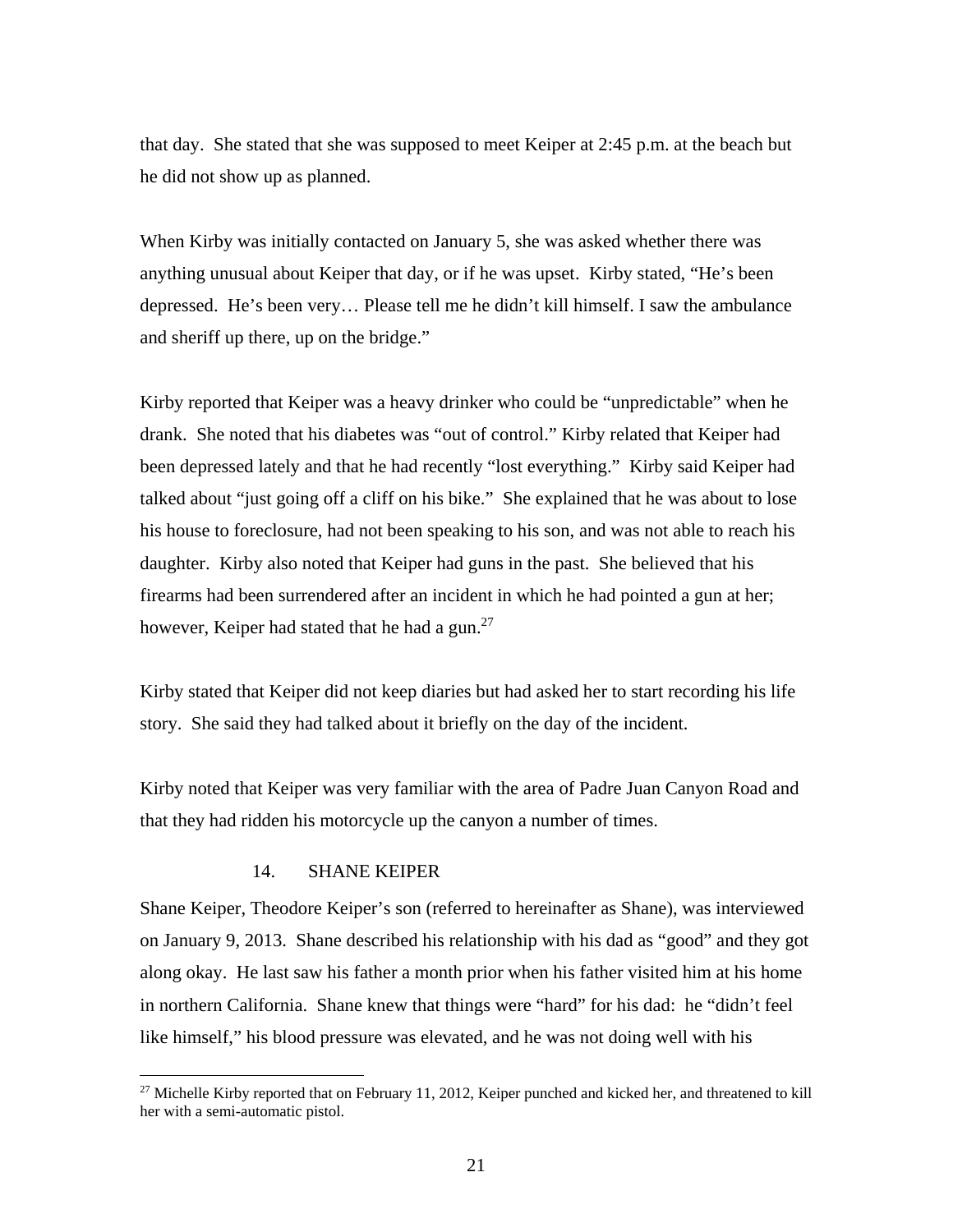diabetes. When Shane spoke to his father in December 2012, his dad sounded "fine," although Shane stated that his dad "wanted help" and wanted Shane to move back home. Shane believed that his father was stressed about losing his house, but he did not think that his dad would "go on a crazy binge and end it." His dad would say that a person has to get up every day and "do the best you can." Prior to his dad's death, he had not spoken to his father in a few weeks. Shane stated that his dad battled with drinking alcohol.

Without provocation, during the interview Shane stated: "I don't know. I know the big thought is . . . is maybe . . . I could see . . . I'm trying to think what could cause it. And I know there is . . . it could probably go away with him going 'Fuck it, I'm tired of life. I've got someone pursuing me I'm just going to evade 'em.' And the opportunity arose and that was it." When asked if he could see his dad "doing it," he said he did not know, but he could see it happening in the scenario he just described.

## 15. THERESA CHISM

Following the shooting, Theresa Chism sent an e-mail to the local news station, ABC KEYT 3, regarding the Keiper shooting. In the e-mail, she stated that she was a personal friend of Keiper, and had known him for 30 years. She related that within weeks of the shooting he was suicidal. She stated, "He was thinking about killing himself but was too chicken, then said he could just get the cops to do it for him and he laughed." She related a number of personal difficulties and issues he was facing with family and friends. She believed that he had been drinking a lot and "was not in his right frame of mind." She wanted the officers involved to "know this is what Ted wanted," and she was sorry that the officers were the ones who had to pull the trigger.

Chism was also interviewed by investigators from the Ventura County Sheriff's Office on January 8, 2013. Chism stated that Keiper had been by her house three weeks prior and had been really depressed. He related some personal difficulties he was going through and stated that he was having "a lot of trouble lately and just couldn't handle it." Chism said, "He'd do it (kill himself) but was afraid he wouldn't shoot himself right or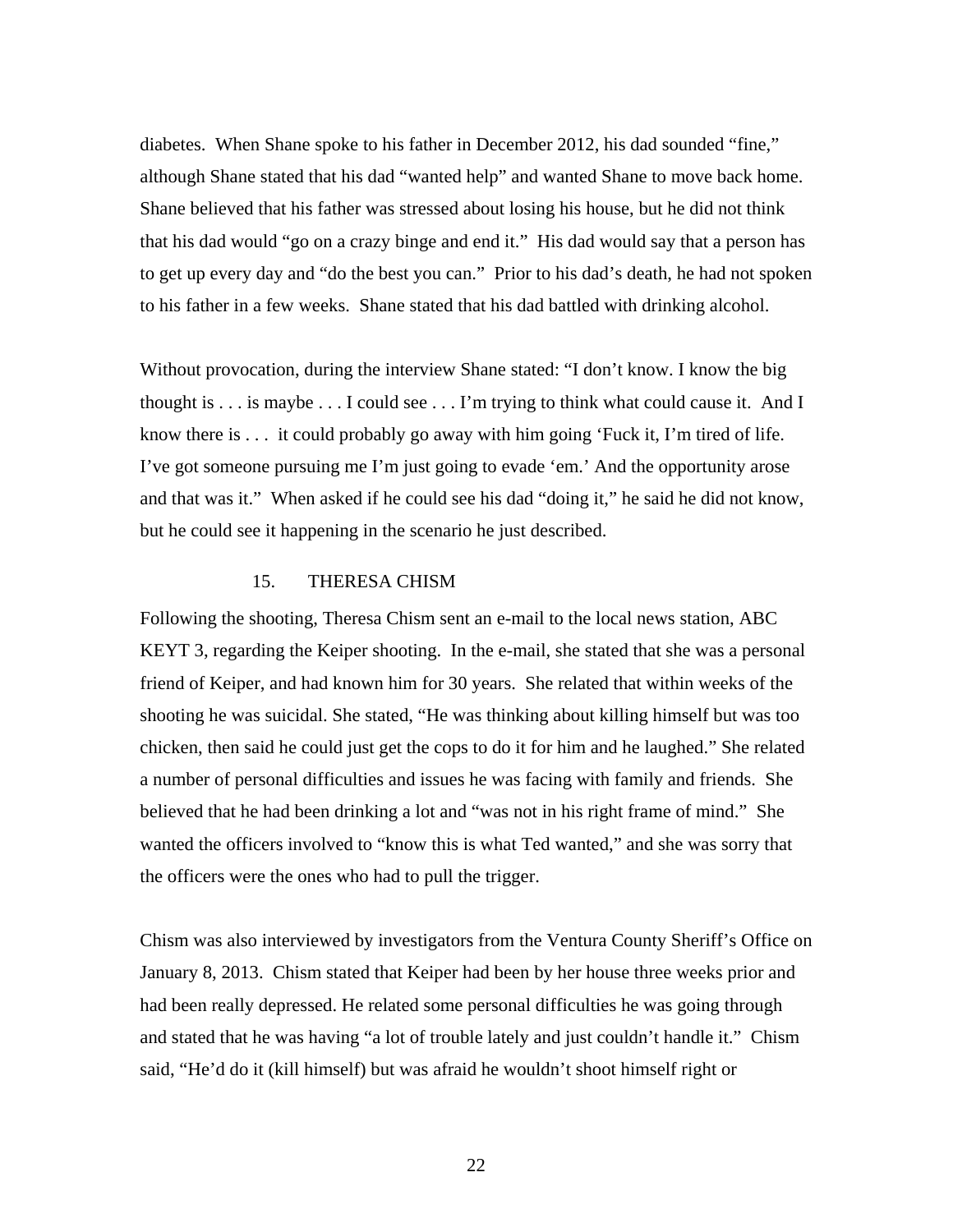something, and he was going to let the cop pull the trigger." Chism related, "He had this planned out, I'm sure."

When asked if Keiper previously expressed suicidal thoughts, Chism stated, "Not suicidal, homicidal…but not suicidal." Chism explained that Keiper had talked about people he wanted to kill. She stated, "You know he never did kill anybody, but a lot of talk." She stated he talked about people who had cheated or stolen from him or caused him problems. Chism mentioned that Keiper recently had relationship and financial problems.

### III. PHYSICAL EVIDENCE

### A. CRIME SCENE

### 1. PADRE JUAN CANYON ROAD

The crime scene on Padre Juan Canyon Road was located approximately 300 yards north of the US 101 overpass on Padre Juan Canyon Road. At that location, Padre Juan Canyon Road is a privately owned oilfield access road that runs north and south. The road is asphalt and ranges from 19 to 29 feet wide, with dirt shoulders on both sides of the unmarked roadway. There is a rolling chain-link fence and metal gate 160 yards from the crime scene. The gate was open, and there was a metal cattle guard across the roadway at the gate.

The CHP MAIT conducted a detailed investigation and diagrammed the scene and physical evidence. Detailed measurements were taken of all of the physical evidence, using a Trimble Total Station Survey System (TSSS) to establish a Cartesian coordinate system to document the scene characteristics, locations of physical evidence and location of associated vehicles. The motorcycle and Keiper were located approximately 35 feet down the ravine.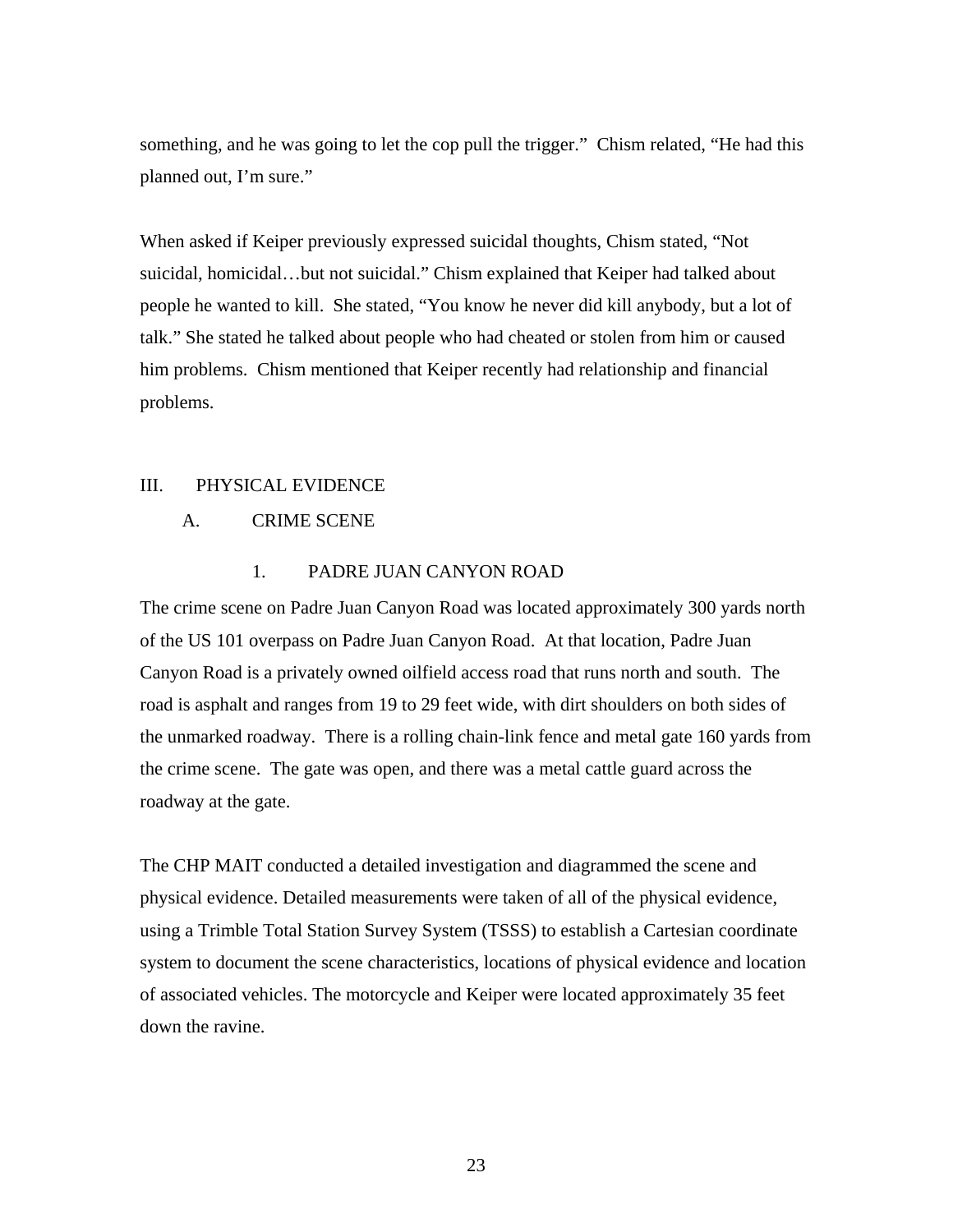The evidence is undisputed that Keiper ran off the road prior to actual contact with the officers. Therefore, the specific details of the location of all of the physical skid marks, gouges, and scrapes are not separately detailed in this report, as the collision was not a direct factor in the shooting. A general overview of the physical evidence regarding the collision is set forth herein.

The following aerial photograph and photograph from the entrance at the gate depict the scene.



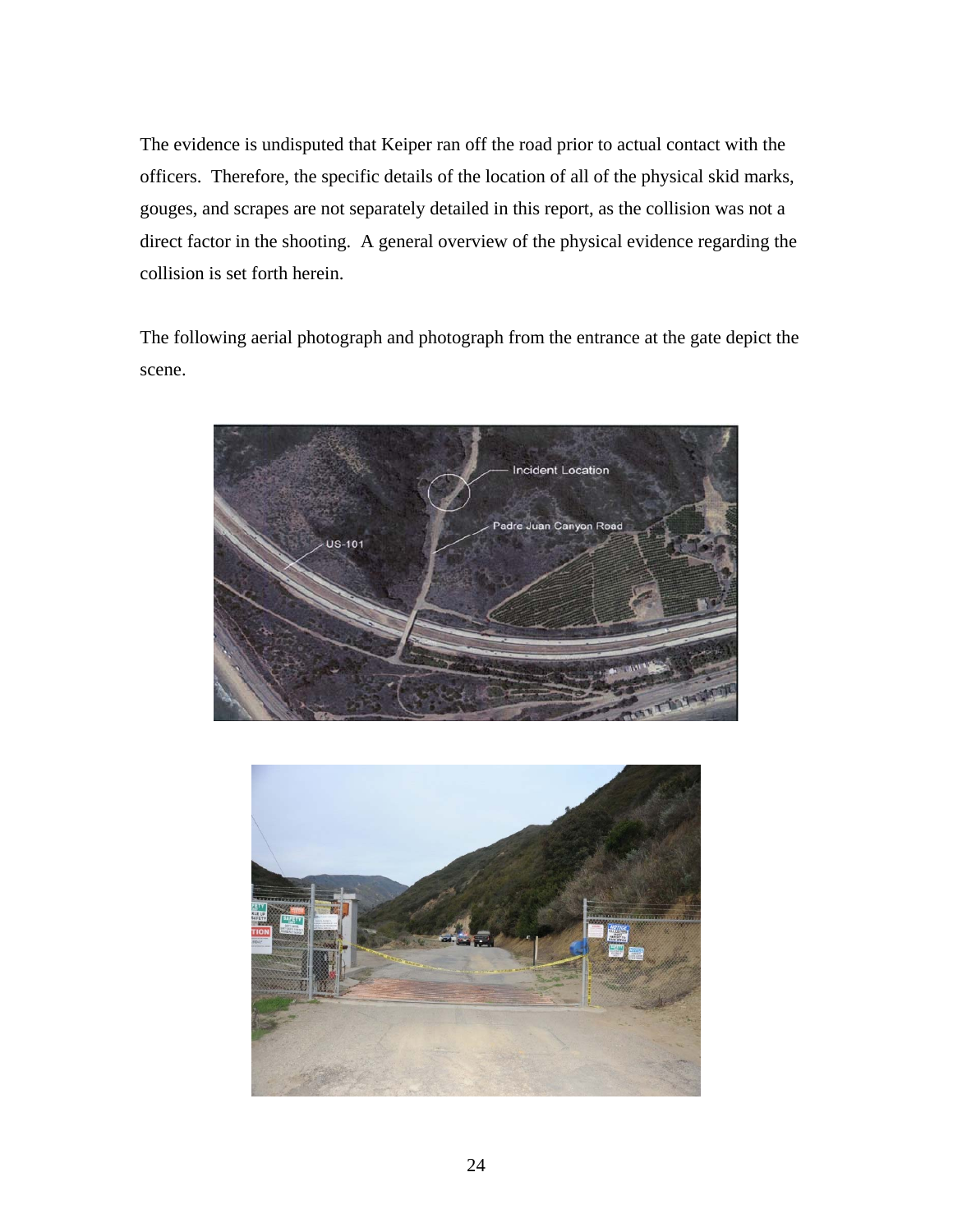## 2. GOUGE MARKS, TIRE SCUFFS, AND DEBRIS FIELD

Physical evidence evaluated at the scene indicated that the motorcycle left the roadway shortly after crossing the cattle guard. Scuffs and gouges ranging in length from 3.7 feet to 5.0 feet were apparent on the asphalt concrete pavement and dirt shoulder area of Padre Juan Canyon Road. The debris field was 49 feet long, with a maximum width of 7.3 feet.



A number of gouge marks, tire scuffs, and furrows in the roadway and west side of the dirt shoulder extended north to northeast from the area of the gate/cattle guard toward the ravine, and ultimately ended at the location of Keiper's motorcycle at the bottom of the ravine. At the edge of the ravine, a small debris field contained several broken motorcycle parts. The physical evidence indicated that Keiper lost control of the motorcycle at or near the metal cattle guard, laying the motorcycle on its side on the asphalt roadway before leaving the roadway and crashing into the ravine below.

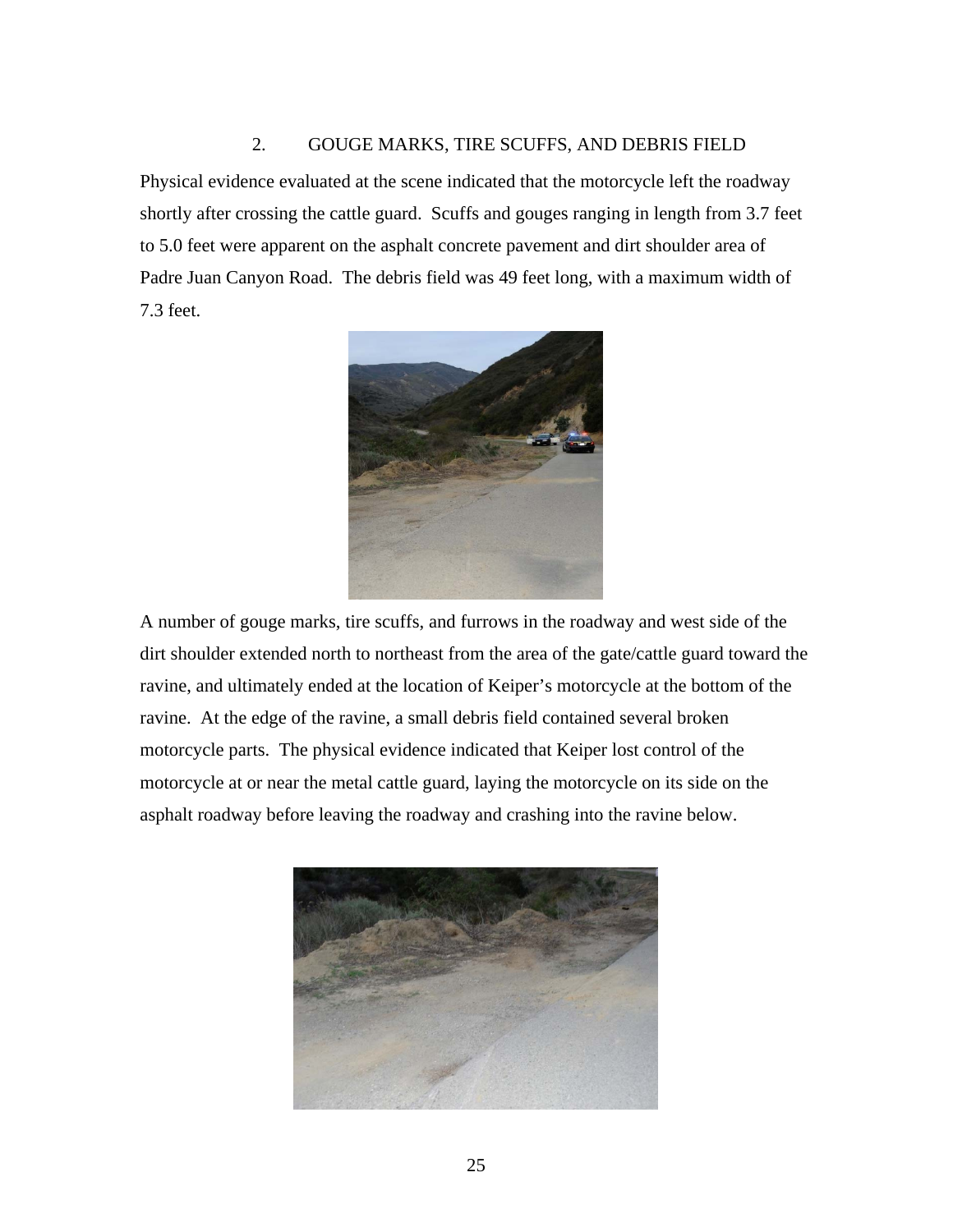## 3. EXPENDED CARTRIDGES

A total of six expended Smith and Wesson .40 cartridge casings were recovered from the scene.<sup>28</sup> Five were located near the top of the slope where Officer Paramo stood, and another was recovered in the ravine near the area where Officer Trenery stood. The expended cartridges matched the total number of rounds missing from the officers' duty firearms after the shooting. The evidence indicates that Officer Paramo fired five shots, with three striking Keiper. Officer Trenery fired one shot, striking Keiper in the abdomen. According to witness statements, it is believed that Officer Paramo fired first and Officer Trenery fired at about the same time as the other shots fired by Officer Paramo.

### 4. REPLICA GUN

 $\overline{a}$ 

In the dense vegetation near the location of the motorcycle, officers found a plastic replica gun, with a white grip and orange tipped barrel. No fingerprint or DNA evidence sufficient for analysis could be obtained; however, investigators believed that the location of the replica firearm, proximity to the debris field from the crash, and lack of other debris, suggested that the toy gun may have been in Keiper's possession at the time he crashed. Neither officer observed the toy gun prior to the shooting.



<sup>&</sup>lt;sup>28</sup> The scene was searched on the day and evening of the incident; however, darkness prevented a complete canvassing of the scene, that night, and inclement weather prevented further examination until Wednesday, January 9, 2013. At that time, additional bullet casings were located, for a total of six casings recovered.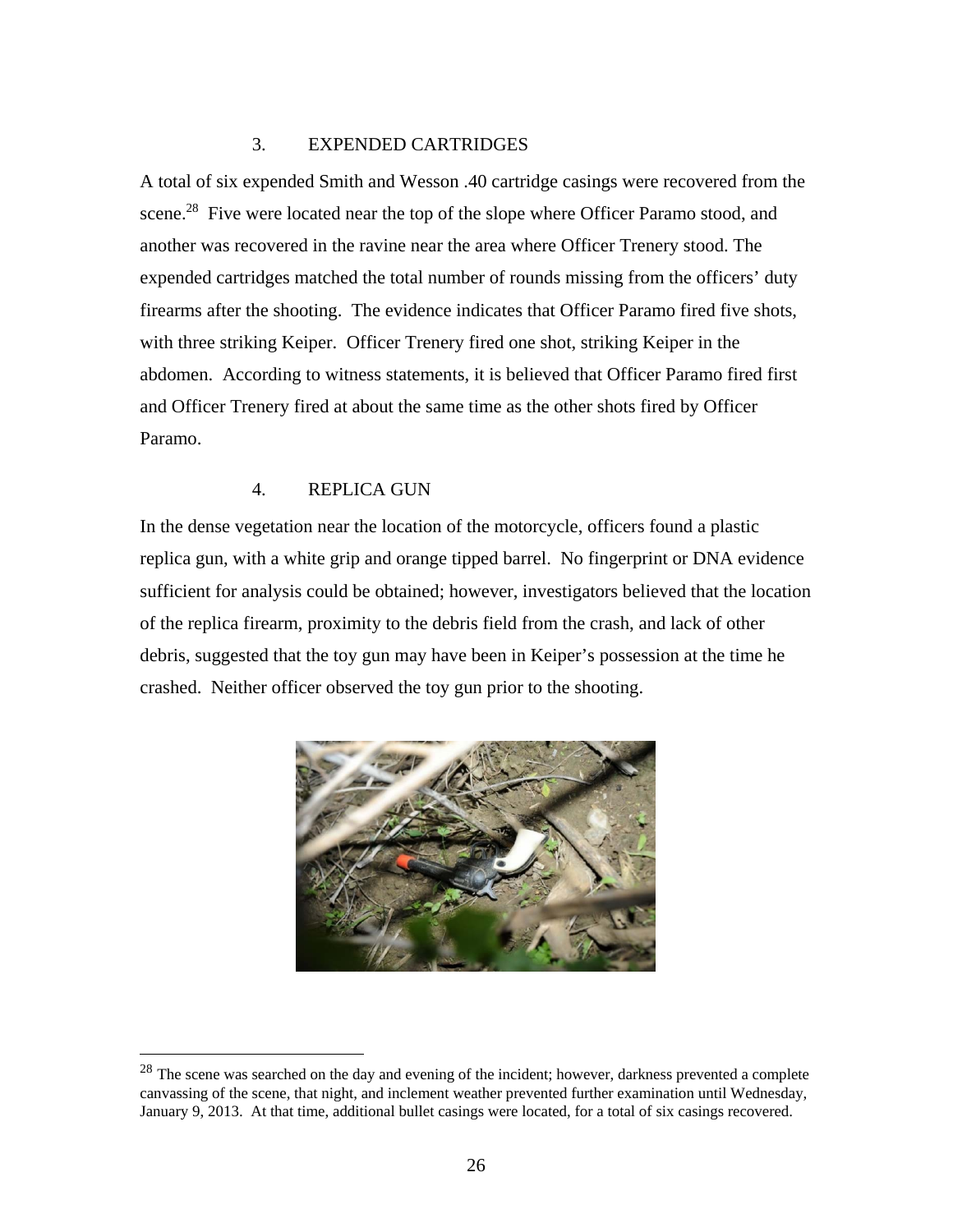### 5. SURVEILLANCE VIDEO

Surveillance video footage was obtained from a resident in the Rincon area. The security system time stamp shows a motorcycle at 2:16:27 traveling northbound on Old Pacific Coast Highway at a high rate of speed past the residence. Approximately eight seconds later, the CHP vehicle follows.

## B. TOXICOLOGY REPORT

Keiper's blood was analyzed and determined to contain .09 percent blood alcohol by weight. A sample of his urine contained .13 percent blood alcohol by weight. Keiper's blood also contained Delta 9-Carboxy THC, a metabolite of marijuana, $^{29}$  consistent with Michelle Kirby's statement that Keiper had smoked marijuana earlier in the day.

## C. AUTOPSY

 $\overline{a}$ 

Theodore Keiper was pronounced dead at the scene at 2:42 p.m. on January 5, 2013. An autopsy was performed on January 6, 2013, by Dr. Ronald O'Halloran of the Ventura County Medical Examiner's Office. Keiper received four gunshot wounds to the abdomen, shoulders, and base of his neck. Three slugs and a partial jacket were recovered for forensic comparison.<sup>30</sup> Dr. O'Halloran concluded that Keiper died from multiple gunshot wounds and that the killing was a homicide, meaning a death at the hands of another.<sup>31</sup>

The four gunshot wounds are detailed below. Forensic analysis determined that one shot was fired from Officer Trenery's service weapon and three shots were fired from Officer Paramo's service weapon.

<sup>&</sup>lt;sup>29</sup> Delta 9-Carboxy THC is a metabolite of marijuana that remains for a short period of time in the blood, indicating recent use of marijuana.

<sup>30</sup> Forensic Scientist James L. Roberts examined the firearms, ammunition magazines, expended cartridges and the bullets recovered during the autopsy. The bullet jacket recovered from Keiper's left arm, and bullets recovered from Keiper's left back and spine were fired from Officer Paramo's service weapon. The bullet recovered from Keiper's left hip-abdomen was fired from Officer Trenery's service weapon. <sup>31</sup> Dr. O'Halloran was unable to determine the order in which the bullets struck Keiper and the wounds were assigned numbers for identification purposes only.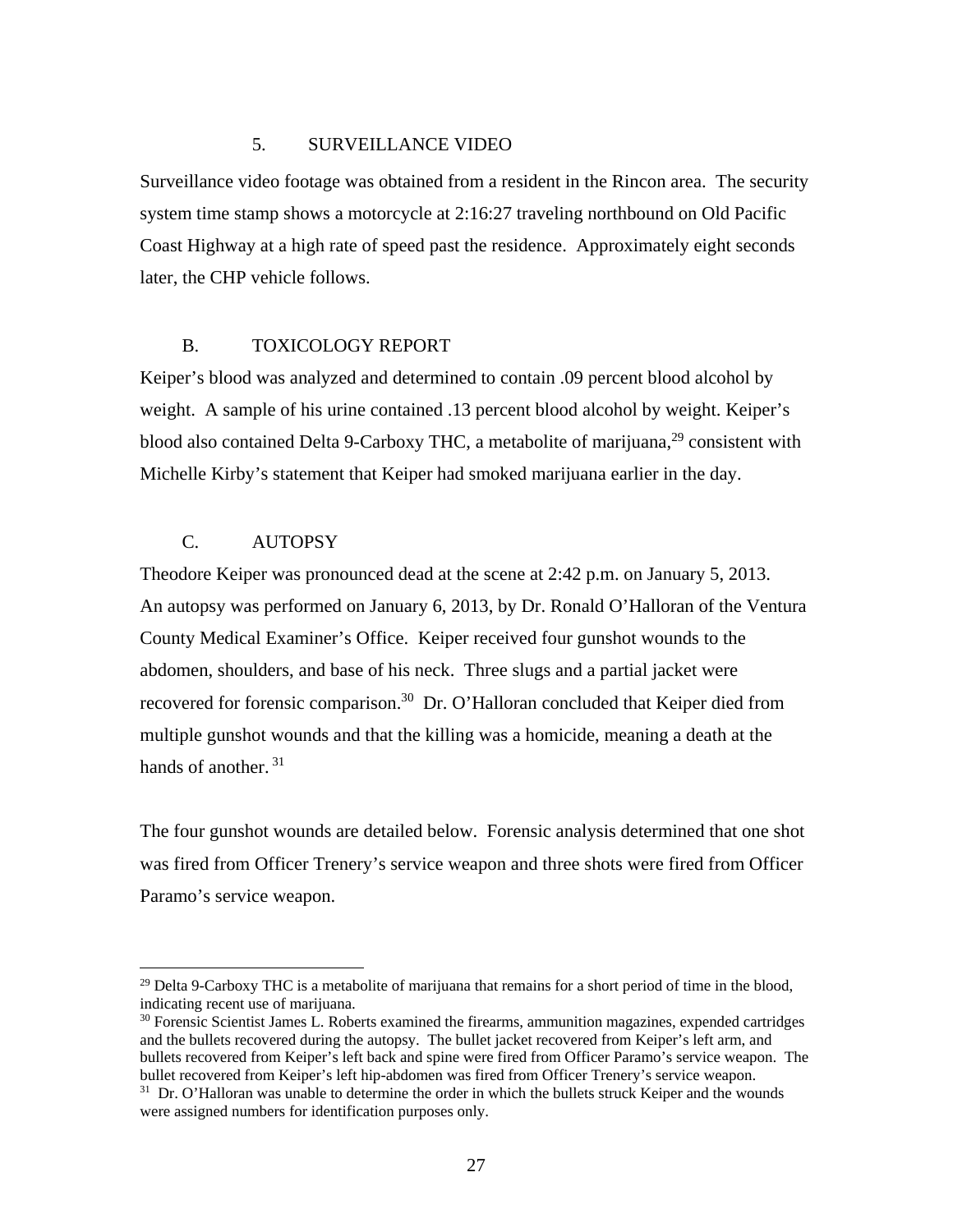- Number one entered Keiper's upper right abdomen.
- Number two entered Keiper's left upper chest.
- Number three entered Keiper's right shoulder.
- Number four entered Keiper's right neck area near the base of his shoulder.

All recovered bullets were .40 caliber slugs. There was no stippling or fouling on the skin around the wounds, indicating that the shots were not fired at close range.

The cause of death was determined to be multiple gunshot wounds. The coroner did not render an opinion as to which wounds in and of themselves would have been fatal. Keiper had no injuries to his head, face, teeth and lips. There were no signs of a skull fracture and no scalp injuries.

Keiper had several non-gunshot injuries, including: an 18-inch by 5-inch vertical abrasion on the lower left abdomen, a 6-inch by 4-inch cluster of horizontal abrasions on the left elbow, abrasions on the left hand, right forearm and wrist, a contusion and slight swelling to the right hand, contusions to the right fingers, and abrasions to the right wrist. Keiper had a half-inch hole (puncture wound) on his right wrist with abrasion and a half-inch tearing on the inside. One inch from the smaller hole was a larger irregular hole measuring up to 1¼ inches in diameter. The two holes connected together in soft tissue and there was no damage to the underlying bone. Dr. O'Halloran reported that it could be a puncture from bamboo that was in the vicinity of the area where Keiper crashed his motorcycle. Keiper had another puncture wound on his left shoulder area.

Keiper also had a couple of small linear abrasions on the center of the back, and a cluster of linear and nonlinear intermittent abrasions on the anterior left thigh, extending onto the left knee, measuring in aggregate 7 inches by 3 inches. He had another cluster of irregular abrasions and associated small contusions on the anterior right lower thigh and knee, measuring in aggregate 3 inches by 1.5 inches. Keiper had additional abrasions and contusions that were not related to the gunshot wounds.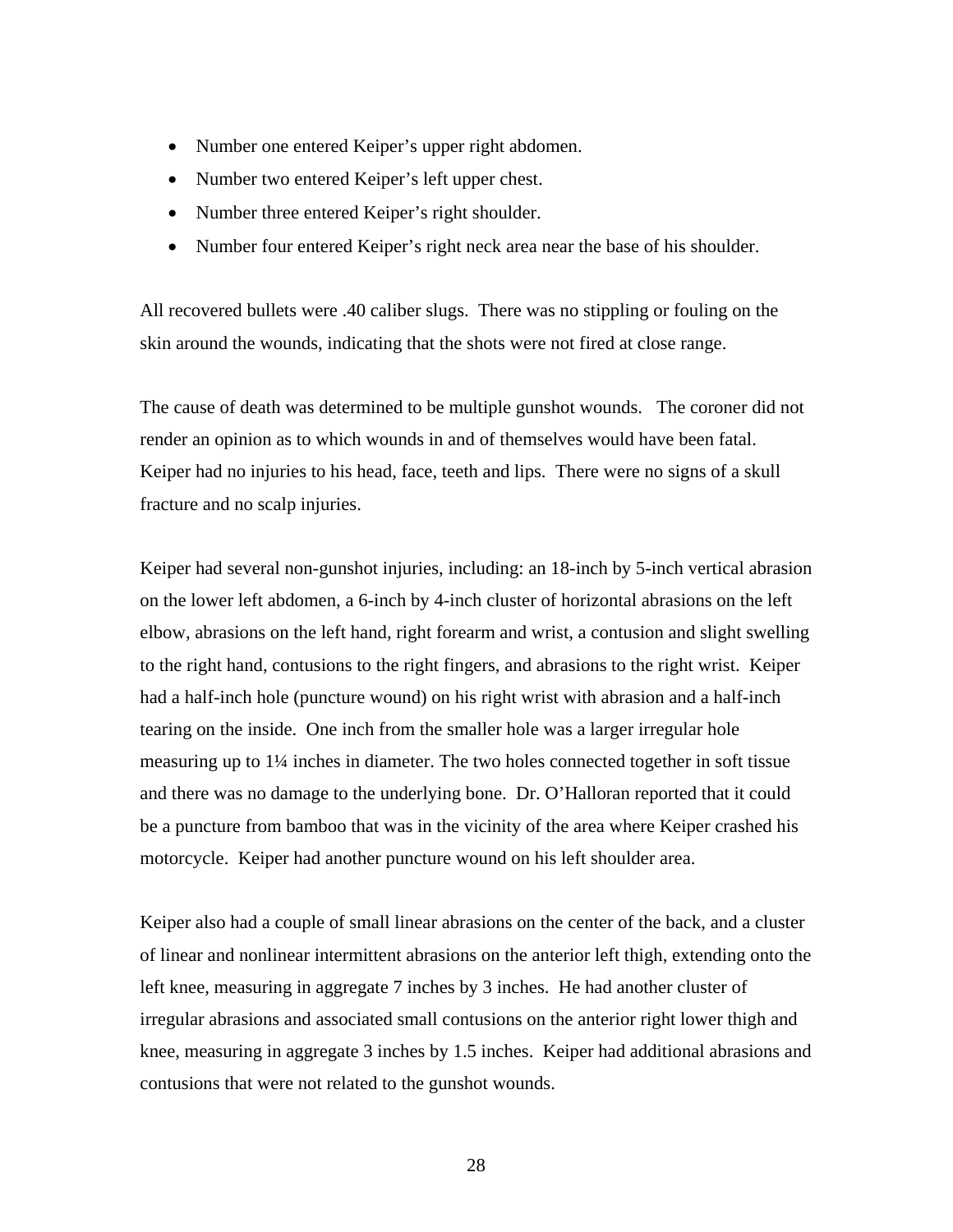During the autopsy, Dr. O'Halloran found rolling papers and a clear plastic baggie containing what appeared to be marijuana in Keiper's pocket.

### IV. LEGAL PRINCIPLES

### A. LAW OF HOMICIDE AND SELF-DEFENSE.

Homicide is the killing of one human being by another, either lawfully or unlawfully. Homicide encompasses murder and manslaughter, which are unlawful, and acts of excusable and justifiable homicide, which are lawful.

Homicide is justifiable when committed by any person "resisting any attempt to murder any person, or to commit a felony, or to do some great bodily injury upon any person." (Penal Code section 197(1).)

CALCRIM 550, the specific jury instruction related to self-defense states: a person is not guilty of murder or manslaughter if 1) That person "reasonably believed that [the person] [or] someone else . . . was in imminent danger of being killed or suffering great bodily injury"; 2) that person "reasonably believed that the immediate use of deadly force was necessary to defend against that danger"; and 3) that person "used no more force than was reasonably necessary to defend against that danger."

CALCRIM 550 further provides that in deciding whether that person's "beliefs were reasonable, consider all the circumstances as they were known to and appeared to [that person] and consider what a reasonable person in a similar situation with similar knowledge would have believed. If [that person]'s beliefs were reasonable, the danger does not need to have actually existed." It also provides that "[a person] is not required to retreat. He or she is entitled to stand his or her ground and defend himself or herself and, if reasonably necessary, to pursue an assailant until the danger has passed. This is so even if safety could have been achieved by retreating."

A killing by a peace officer is justifiable when it was "necessarily committed in overcoming actual resistance to the execution of some legal process, or in the discharge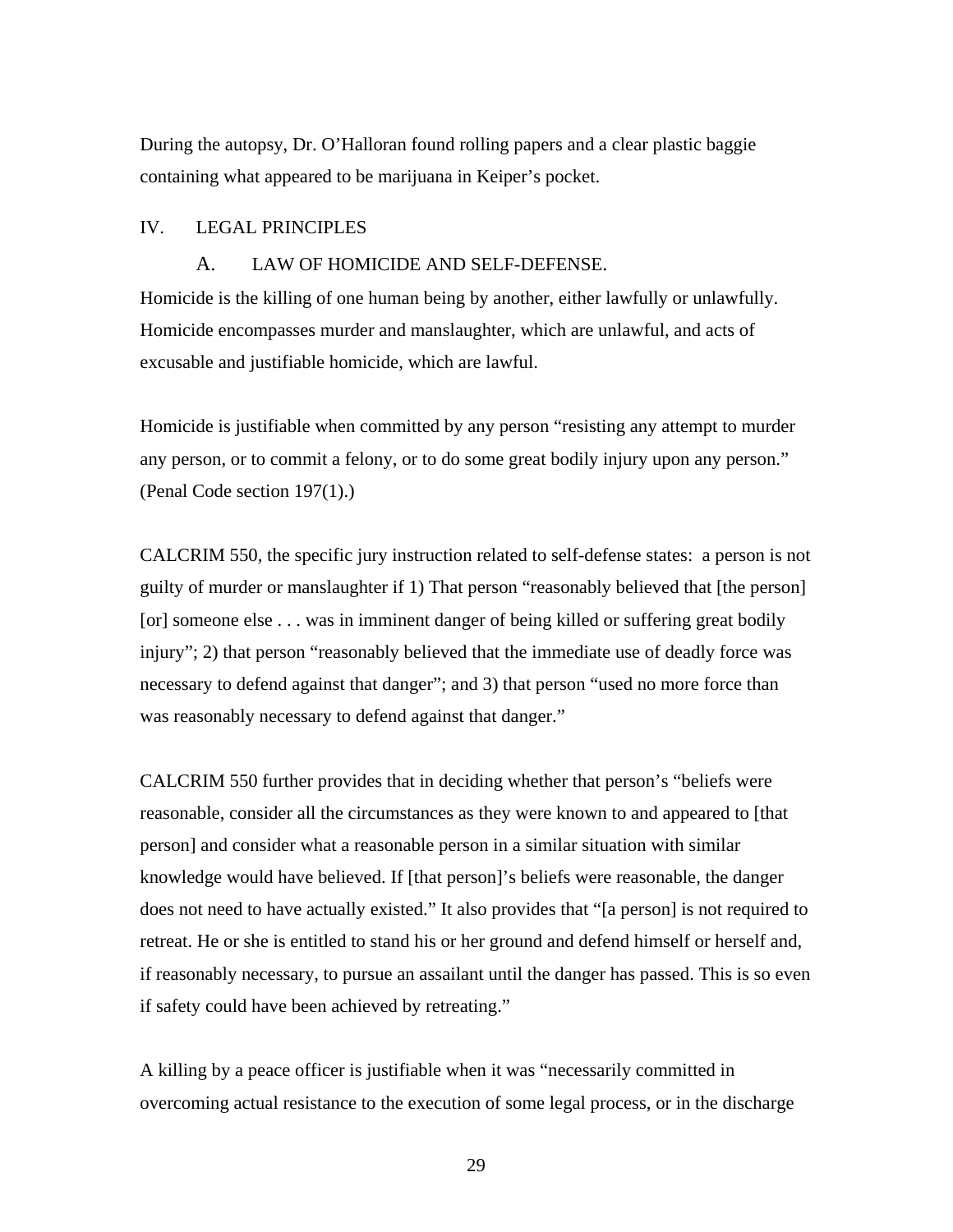of any other legal duty" or "when necessarily committed in arresting persons charged with [a] felony, and who are fleeing from justice or resisting such arrest." (Penal Code section 196.)

Police officers have a duty "to maintain peace and security" and "to protect citizens from harm." (*Batts v. Superior Court* (1972) 23 Cal.App.3d 435, 438.) A police officer may use deadly force when the circumstances create a reasonable fear of death or serious bodily injury in the mind of the officer. (*Graham v. Conner* (1989) 490 U.S. 386, 396- 397.) Reasonableness includes "allowance for the fact that police officers are often forced to make split-second judgments—in circumstances that are tense, uncertain, and rapidly evolving—about the amount of force that is necessary in a particular situation." (*Id*.)

Under the Fourth Amendment, police are "not required to use the least intrusive degree of force possible" but may use only such force as is objectively reasonable under the circumstances. (*Forrester v. City of San Diego*, (9th Cir. 1994), 25 F.3d 804, 807.) An officer's use of deadly force is reasonable only if "the officer has probable cause to believe that the suspect poses a significant threat of death or serious physical injury to the officer or others." (*Tennessee v. Garner* (1985) 471 U.S. 1, 3.) Furthermore, "if police officers are justified in firing at a suspect in order to end a severe threat to public safety, the officers need not stop shooting until the threat has ended." (*Plumhoff v. Rickard* (2014) 134 S.Ct. 2012, 2022.)

"The test of reasonableness in this context is an objective one, viewed from the vantage of a reasonable officer on the scene. It is also highly deferential to the police officer's need to protect himself and others." (*Martinez v. County of L.A.* (1996), 47 Cal.App.4th 334, 343 (quoting *Graham* 490 U.S. at 396-397).) The reasonableness test requires careful attention to the facts and circumstances of each particular case, including: (1) "the severity of the crime at issue"; (2) "whether the suspect poses an immediate threat to the safety of the officers or others"; and (3) "whether [the suspect] is actively resisting arrest or attempting to evade arrest by flight." (*Graham*, 490 U.S. at 396.)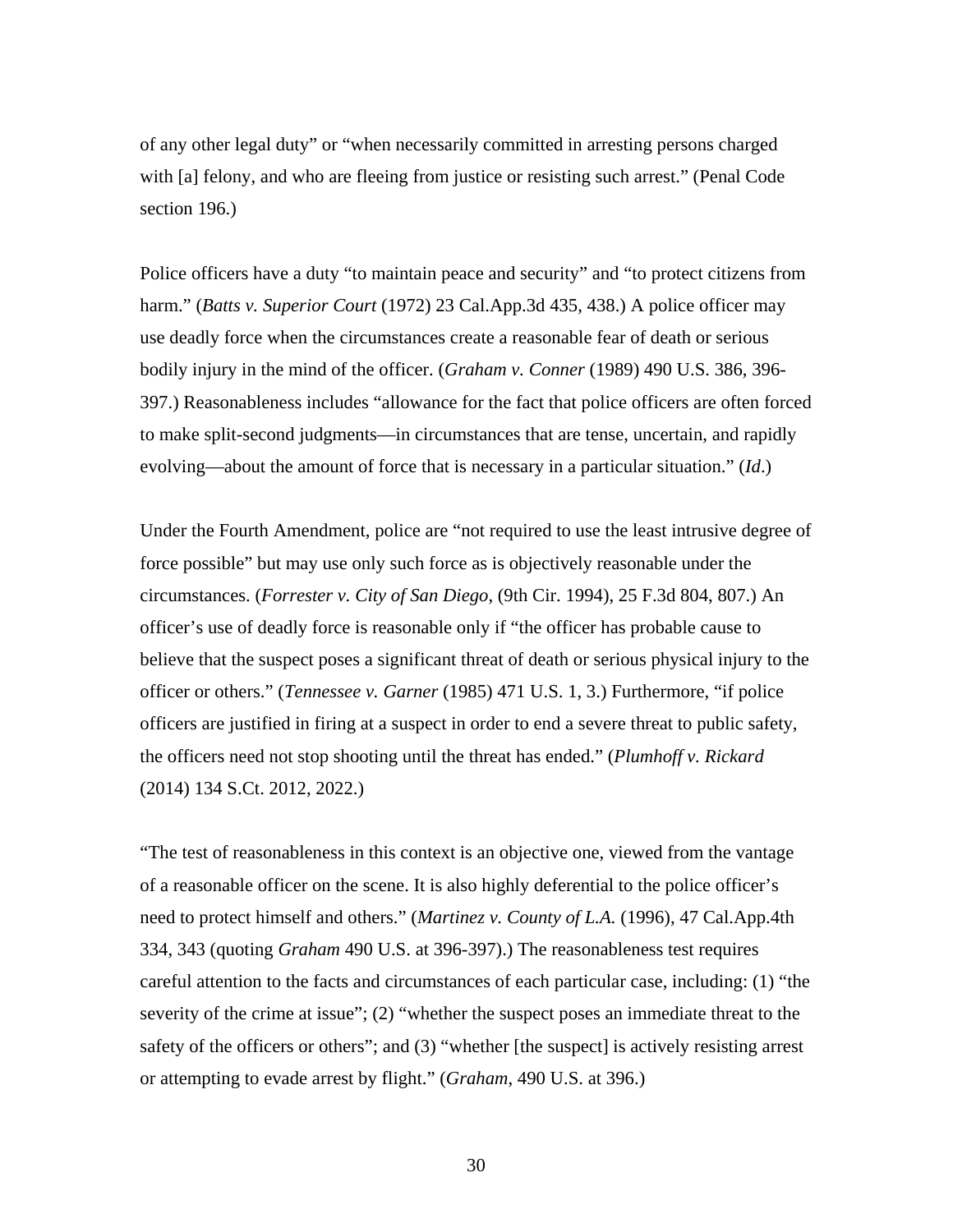## B. THEODORE KEIPER'S CRIMINAL CONDUCT

Theodore Keiper engaged in felony and misdemeanor criminal conduct immediately prior to the shooting. Had he survived, he could have been charged with the commission of the following crimes:

- Criminal threats in violation of Penal Code section 422.
- Resisting an executive officer with threats of force in violation of Penal Code section 69.
- Evading a peace officer in violation of Vehicle Code section 2800.1/2800.2.
- Reckless driving in violation of Vehicle Code section 23103.
- Speeding in violation of Vehicle Code section 22349.
- Driving under the influence of alcohol in violation of Vehicle Code section  $23152(a)$ .

## V. ANALYSIS

Theodore Keiper was despondent, talked about committing suicide and had recently commented that he was "going to let a cop pull the trigger." He had been smoking marijuana and drinking. He chose to drive his 1997 Harley-Davidson motorcycle at speeds in excess of 90 miles per hour in a 45 mile-per-hour zone and failed to yield when Officer Paramo tried to conduct an enforcement stop. Keiper maneuvered his motorcycle through construction workers nearly hitting men and equipment in reckless disregard for the safety of others as he continued up Padre Juan Canyon Road. It was later determined that Keiper was driving with a blood alcohol content of .09, had a metabolite of marijuana in his system, and marijuana in his possession.

Keiper lost control of his motorcycle shortly after crossing the cattle guard and entering the private section of Padre Juan Canyon Road. Keiper crashed his motorcycle and went off the road into a ravine 30 to 35 feet below. When ultimately contacted by law enforcement, Keiper initially refused to comply with directives from the officers and then appeared to be cooperative. When responding officers attempted to contact him in the ravine, he told Officer Trenery he was going to shoot him and he reached across his body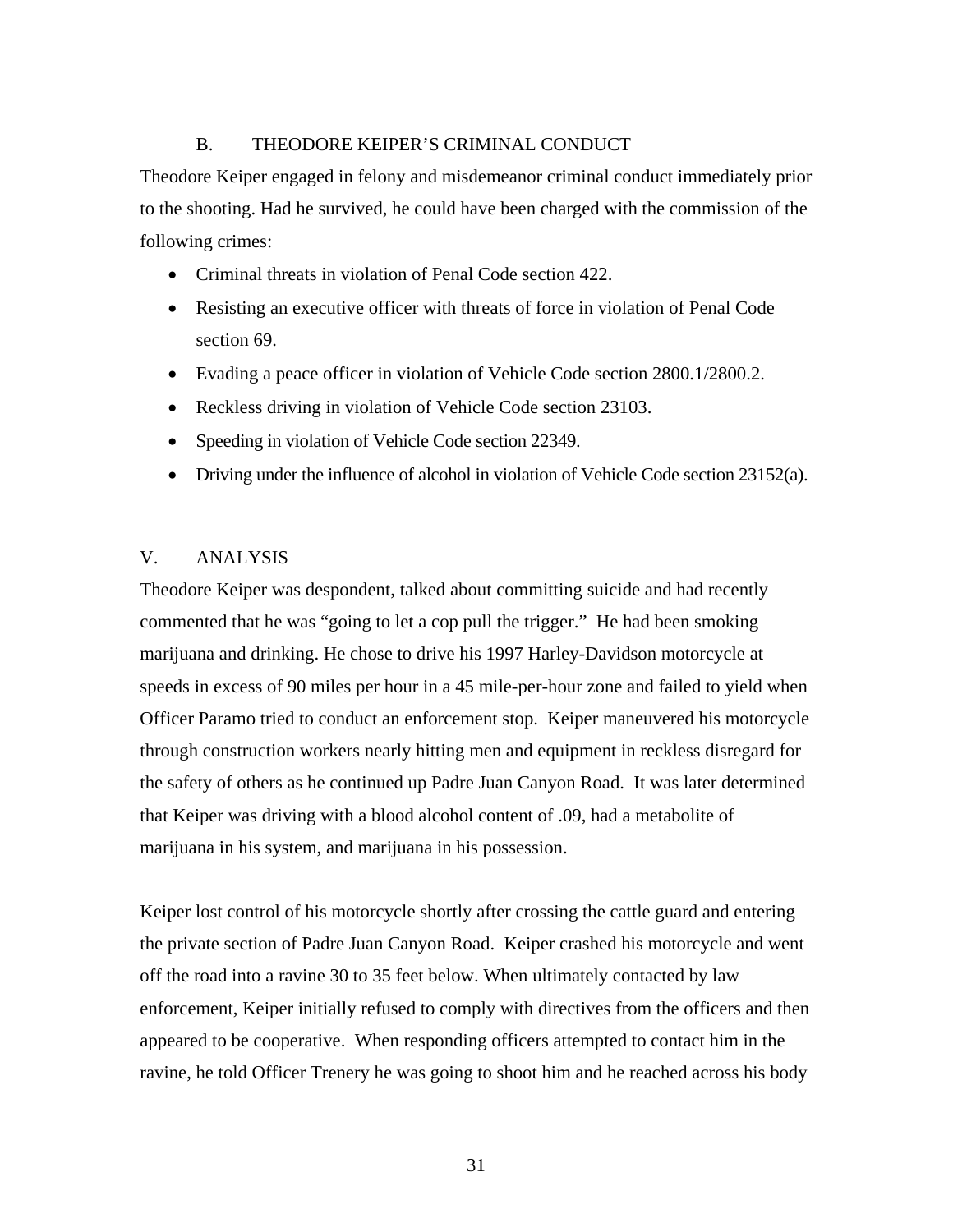in a furtive movement consistent with someone reaching for a concealed weapon. An unarmed cadet was close behind Officer Trenery.

Officer Paramo observed Keiper's actions from the top of the road. The distance from where Paramo was standing and where Keiper was standing was 45 feet. Upon hearing the threats and observing Keiper's conduct in reaching across his body and under his vest, Officer Paramo had an honest and reasonable fear that Keiper would try to shoot Officer Trenery and/or Cadet Hensic. Officer Paramo shot at Keiper five times, striking him three times. He ceased firing when Keiper went down.

Confronted with Keiper's threats that he was going to shoot Officer Trenery and Keiper's body movements as if he were going to pull out a weapon, Officer Trenery had an honest and reasonable fear that Keiper would carry out his threat to shoot and kill him. Prior to any discharge of a firearm, Keiper turned away from Officer Trenery briefly and then turned back and said, "Fuck you, I'm going to shoot you" or "I'm going to shoot you motherfucker." Officer Trenery shot at Keiper based on that fear. He ceased firing when Keiper went down. A replica gun was found on the ground nearby.

The officers did not overreact and shoot at Keiper because he turned away or it appeared as if he was about to flee. It was only when Keiper turned back, made additional threats, and acted as if he were going to carry out such threats that the officers shot. To speculate or conclude that the officers should have waited until they actually saw a firearm being pulled out would have most certainly put lives in imminent jeopardy.

It is also noteworthy that two veteran law enforcement officers with 12 and 11 years of experience, both made the split second determination that lives were in imminent danger if they did not shoot. Cadet Hensic also believed that Keiper was going to shoot them. Based upon witness statements, the shots were fired almost simultaneously. Both officers independently determined that Keiper represented a significant threat of great bodily harm or death.